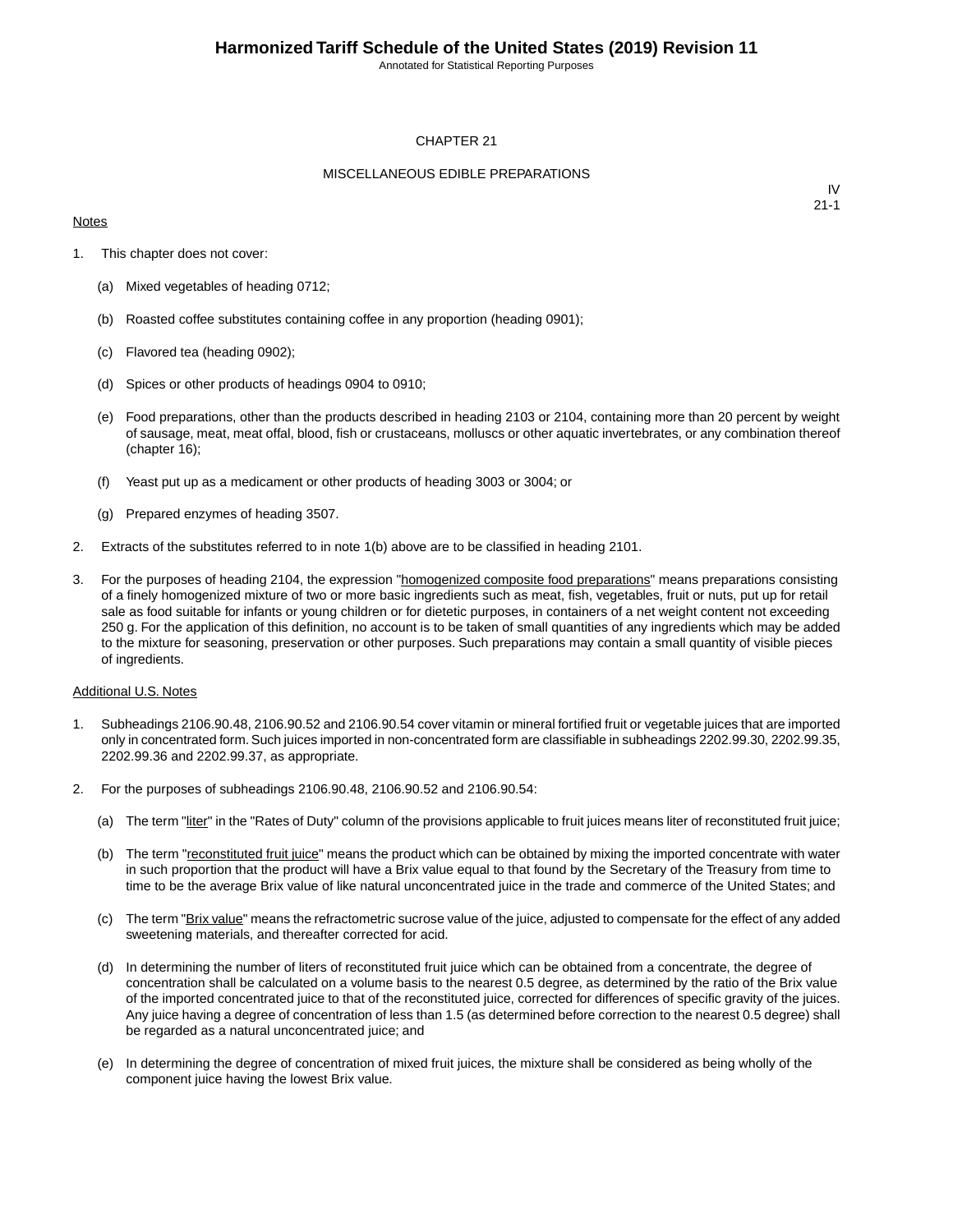Annotated for Statistical Reporting Purposes

Additional U.S. Notes (con.) IV 21-2

- 3. For the purposes of this chapter, the term "mixed condiments and mixed seasonings described in additional U.S. note 3 to this chapter" means articles containing over 10 percent by dry weight of sugars derived from sugar cane or sugar beets, whether or not mixed with other ingredients, except (a) articles not principally of crystalline structure or not in dry amorphous form that are prepared for marketing to the ultimate consumer in the identical form and package in which imported; or (b) cake decorations and similar products to be used in the same condition as imported without any further processing other than the direct application to individual pastries or confections, finely ground or masticated coconut meat or juice thereof mixed with those sugars, and sauces and preparations therefor.
- 4. The aggregate quantity of mixed condiments and mixed seasonings described in additional U.S. note 3 to this chapter and entered under subheading 2103.90.74 during the 12-month period from October 1 in any year to the following September 30, inclusive, shall not exceed 689 metric tons (articles the product of Mexico shall not be permitted or included in the aforementioned quantitative limitation and no such articles shall be classifiable therein).
- 5. The aggregate quantity of ice cream entered under subheading 2105.00.10 in any calendar year shall not exceed 5,667,846 liters (articles the product of Mexico shall not be permitted or included in the aforementioned quantitative limitation and no such articles shall be classifiable therein).

Of the quantitative limitations provided for in this note, the countries listed below shall have access to not less than the quantities specified below:

|                    | <b>Quantity (liters)</b> |
|--------------------|--------------------------|
| Belgium            | 922.315                  |
| Denmark            | 13.059                   |
| Jamaica            | 3.596                    |
| <b>Netherlands</b> | 104.477                  |
| New Zealand        | 589,312                  |

#### **Statistical Note**

1. The unit of quantity "kg cmsc" (kilograms cows' milk solids content) includes all cows' milk components other than water.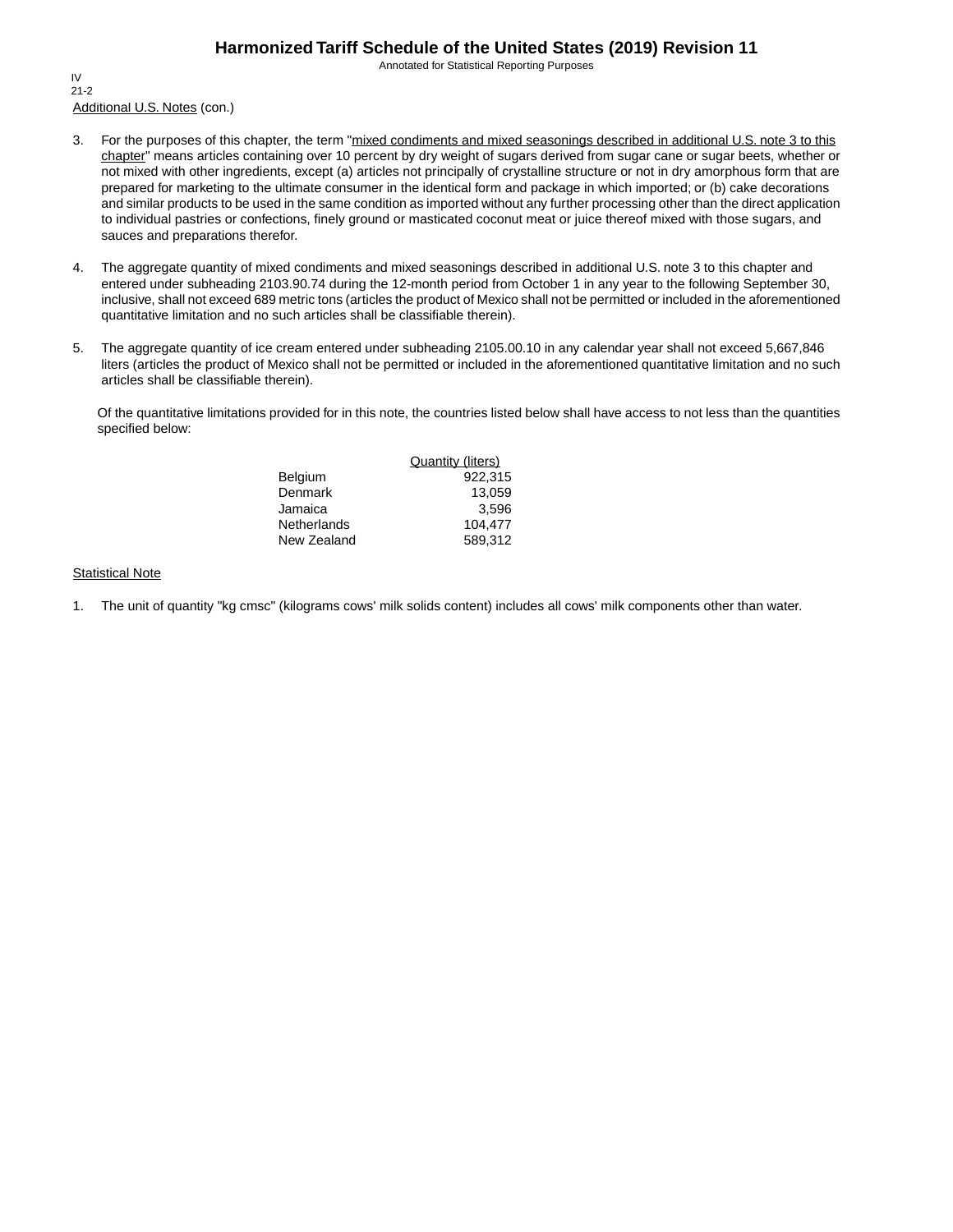Annotated for Statistical Reporting Purposes

| Heading/              | Stat.          |                                                                                                                                                                                                                                                                                                                                                                                       | Unit           |         | Rates of Duty                                                                                                                                                                                  |                      |
|-----------------------|----------------|---------------------------------------------------------------------------------------------------------------------------------------------------------------------------------------------------------------------------------------------------------------------------------------------------------------------------------------------------------------------------------------|----------------|---------|------------------------------------------------------------------------------------------------------------------------------------------------------------------------------------------------|----------------------|
| Subheading            | Suf-<br>fix    | Article Description                                                                                                                                                                                                                                                                                                                                                                   | of<br>Quantity | General | 1<br>Special                                                                                                                                                                                   | $\overline{2}$       |
| 2101                  |                | Extracts, essences and concentrates, of coffee, tea or maté<br>and preparations with a basis of these products or with a basis<br>of coffee, tea or maté; roasted chicory and other roasted coffee<br>substitutes, and extracts, essences and concentrates thereof:<br>Extracts, essences and concentrates of coffee, and<br>preparations with a basis of these extracts, essences or |                |         |                                                                                                                                                                                                |                      |
| 2101.11<br>2101.11.21 |                | concentrates or with a basis of coffee:<br>Extracts, essences and concentrates:<br>Not decaffeinated:                                                                                                                                                                                                                                                                                 |                |         |                                                                                                                                                                                                | Free                 |
|                       | 26<br>29<br>31 | Decaffeinated:<br>Packaged for retail sale kg                                                                                                                                                                                                                                                                                                                                         |                |         |                                                                                                                                                                                                |                      |
| 2101.11.29            | 39<br>41       |                                                                                                                                                                                                                                                                                                                                                                                       |                | Free    |                                                                                                                                                                                                | Free                 |
| 2101.12<br>2101.12.32 | 49<br>00       | Preparations with a basis of extracts, essences or<br>concentrates or with a basis of coffee:<br>Described in general note 15 of the tariff schedule                                                                                                                                                                                                                                  |                |         |                                                                                                                                                                                                |                      |
|                       |                |                                                                                                                                                                                                                                                                                                                                                                                       |                |         | Free (A, AU, BH,<br>CA, CL, CO, D, E,<br>IL, JO, MA, MX,<br>OM, P, PA, PE,<br>SG)<br>2% (KR)                                                                                                   | 20%                  |
| 2101.12.34            | -00            | Other:<br>Blended syrups described in additional U.S.<br>note 4 to chapter 17:<br>Described in additional U.S. note 9 to<br>chapter 17 and entered pursuant to its                                                                                                                                                                                                                    |                |         | Free (CO, KR, OM,<br>PA, PE)                                                                                                                                                                   | 20%                  |
| 2101.12.38            | 00             |                                                                                                                                                                                                                                                                                                                                                                                       |                |         | MX, OM, SG)<br>6.1 $\mathfrak{c}/\mathsf{kg}$ + 1.7% (KR)<br>See 9822.05.20 (P+)<br>See 9822.06.10 (PE)<br>See 9822.08.01<br>(CO)<br>See 9822.09.17 (PA)<br>See 9912.17.05,<br>9912.17.50 (MA) | $35.9$ ¢/kg +<br>10% |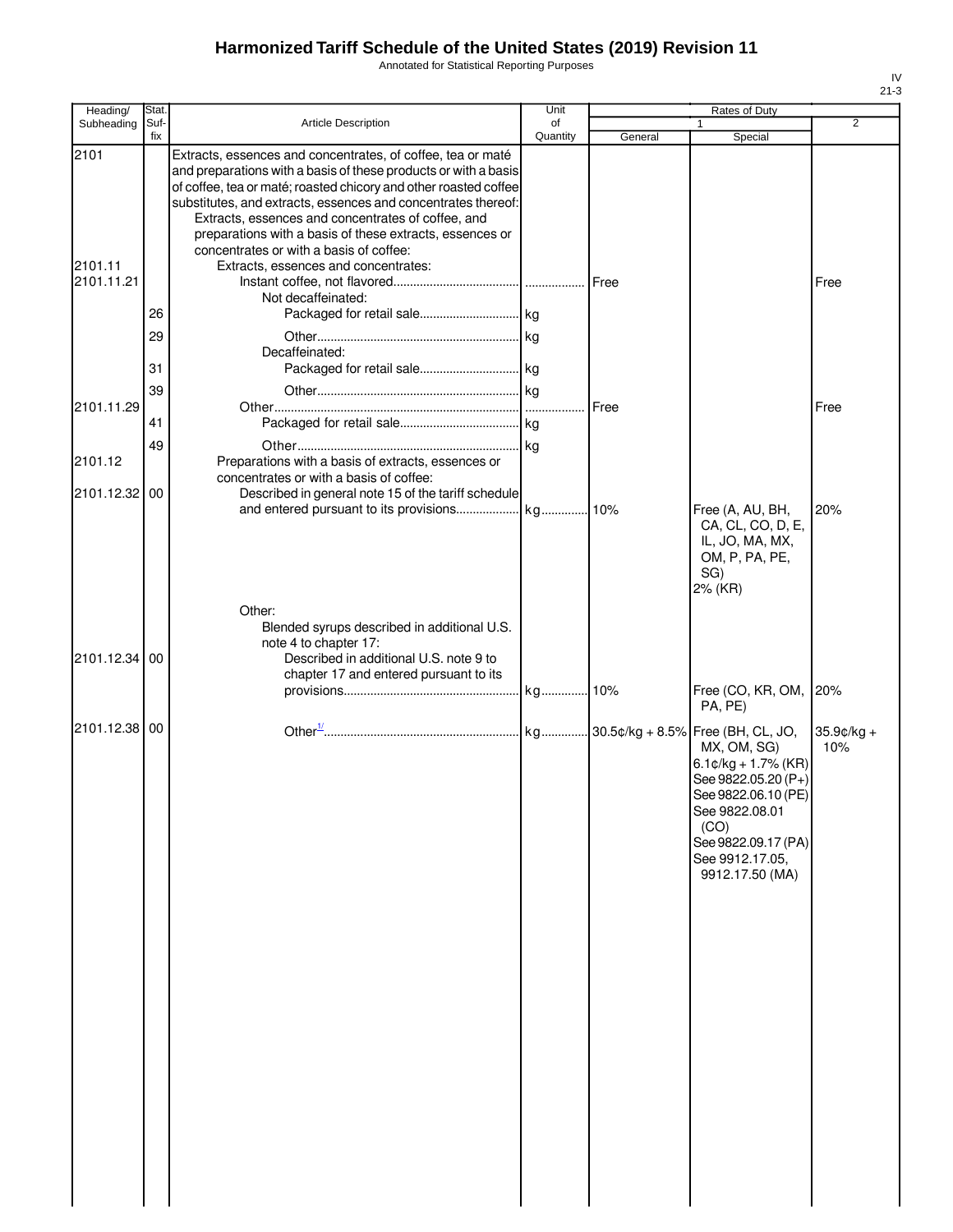Annotated for Statistical Reporting Purposes

| $21 - 4$               |               |                                                                                                                                                                                                                                                                                                                                                                                                 |            |         |                                                                                                                                                                            |                   |
|------------------------|---------------|-------------------------------------------------------------------------------------------------------------------------------------------------------------------------------------------------------------------------------------------------------------------------------------------------------------------------------------------------------------------------------------------------|------------|---------|----------------------------------------------------------------------------------------------------------------------------------------------------------------------------|-------------------|
| Heading/<br>Subheading | Stat.<br>Suf- | <b>Article Description</b>                                                                                                                                                                                                                                                                                                                                                                      | Unit<br>of |         | Rates of Duty                                                                                                                                                              | 2                 |
|                        | fix           |                                                                                                                                                                                                                                                                                                                                                                                                 | Quantity   | General | Special                                                                                                                                                                    |                   |
| 2101 (con.)            |               | Extracts, essences and concentrates, of coffee, tea or maté<br>and preparations with a basis of these products or with a basis<br>of coffee, tea or maté; roasted chicory and other roasted coffee<br>substitutes, and extracts, essences and concentrates thereof:<br>(con.)<br>Extracts, essences and concentrates of coffee, and<br>preparations with a basis of these extracts, essences or |            |         |                                                                                                                                                                            |                   |
| 2101.12<br>(con.)      |               | concentrates or with a basis of coffee: (con.)<br>Preparations with a basis of extracts, essences or<br>concentrates or with a basis of coffee: (con.)<br>Other: (con.)<br>Articles containing over 65 percent by dry<br>weight of sugar described in additional U.S.                                                                                                                           |            |         |                                                                                                                                                                            |                   |
| 2101.12.44 00          |               | note 2 to chapter 17:<br>Described in additional U.S. note 7 to<br>chapter 17 and entered pursuant to its                                                                                                                                                                                                                                                                                       |            |         | Free (CO, KR, OM,<br>PA, PE)                                                                                                                                               | 20%               |
| 2101.12.48 00          |               |                                                                                                                                                                                                                                                                                                                                                                                                 |            |         | MX, OM, SG)<br>$6.1$ ¢/kg + 1.7% (KR)<br>See 9822.05.20 (P+)<br>See 9822.06.10 (PE)<br>See 9822.08.01<br>(CO)<br>See 9822.09.17 (PA)<br>See 9912.17.05,<br>9912.17.50 (MA) | 35.9¢/kg +<br>10% |
| 2101.12.54 00          |               | Articles containing over 10 percent by dry<br>weight of sugar described in additional U.S.<br>note 3 to chapter 17:<br>Described in additional U.S. note 8 to<br>chapter 17 and entered pursuant to its                                                                                                                                                                                         |            |         |                                                                                                                                                                            |                   |
|                        |               |                                                                                                                                                                                                                                                                                                                                                                                                 |            |         | Free (A, BH, CA, CL, 20%<br>CO, D, E, IL, JO,<br>KR, MA, OM, P,<br>PA, PE, SG)                                                                                             |                   |
| 2101.12.58 00          |               |                                                                                                                                                                                                                                                                                                                                                                                                 |            |         | MX, OM, SG)<br>$6.1$ ¢/kg + 1.7% (KR)<br>See 9822.05.20 (P+)<br>See 9822.06.10 (PE)<br>See 9822.08.01<br>(CO)<br>See 9822.09.17 (PA)<br>See 9912.17.05,<br>9912.17.50 (MA) | 35.9¢/kg +<br>10% |
| 2101.12.90 00          |               |                                                                                                                                                                                                                                                                                                                                                                                                 | kg         | .8.5%   | Free (A, AU, BH,<br>CA, CL, CO, D, E,<br>IL, JO, KR, MA,<br>MX, OM, P, PA,<br>PE, SG)                                                                                      | 20%               |

IV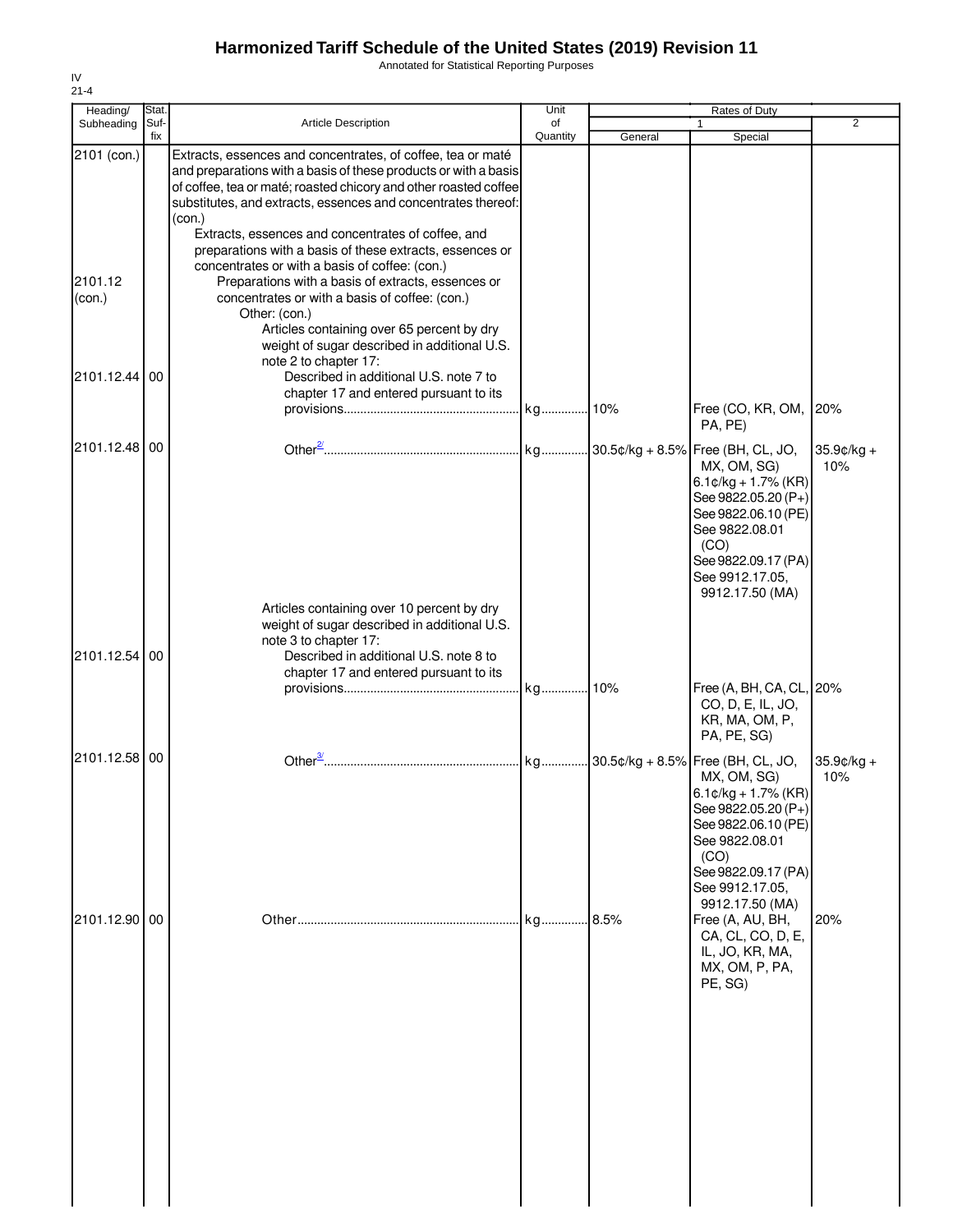Annotated for Statistical Reporting Purposes

| Heading/      | Stat.       |                                                                                                                                                                                                                                                                               | Unit           |         | Rates of Duty                                                                                                                                                                                                                       |                      |
|---------------|-------------|-------------------------------------------------------------------------------------------------------------------------------------------------------------------------------------------------------------------------------------------------------------------------------|----------------|---------|-------------------------------------------------------------------------------------------------------------------------------------------------------------------------------------------------------------------------------------|----------------------|
| Subheading    | Suf-<br>fix | <b>Article Description</b>                                                                                                                                                                                                                                                    | of<br>Quantity | General | 1<br>Special                                                                                                                                                                                                                        | 2                    |
| 2101 (con.)   |             | Extracts, essences and concentrates, of coffee, tea or maté<br>and preparations with a basis of these products or with a basis<br>of coffee, tea or maté; roasted chicory and other roasted coffee<br>substitutes, and extracts, essences and concentrates thereof:<br>(con.) |                |         |                                                                                                                                                                                                                                     |                      |
| 2101.20       |             | Extracts, essences and concentrates, of tea or maté, and<br>preparations with a basis of these extracts, essences or<br>concentrates or with a basis of tea or maté:                                                                                                          |                |         |                                                                                                                                                                                                                                     |                      |
| 2101.20.20    |             |                                                                                                                                                                                                                                                                               |                | Free    |                                                                                                                                                                                                                                     | 10%                  |
|               | 10<br>90    |                                                                                                                                                                                                                                                                               |                |         |                                                                                                                                                                                                                                     |                      |
|               |             | Other:                                                                                                                                                                                                                                                                        |                |         |                                                                                                                                                                                                                                     |                      |
| 2101.20.32    | 00          | Described in general note 15 of the tariff schedule                                                                                                                                                                                                                           |                |         | Free (A, AU, BH,<br>CA, CL, CO, D, E,<br>IL, JO, KR, MA,<br>MX, OM, P, PA,<br>PE, SG)                                                                                                                                               | 20%                  |
|               |             | Other:<br>Blended syrups described in additional U.S.<br>note 4 to chapter 17:                                                                                                                                                                                                |                |         |                                                                                                                                                                                                                                     |                      |
| 2101.20.34    | 00          | Described in additional U.S. note 9 to                                                                                                                                                                                                                                        |                |         |                                                                                                                                                                                                                                     |                      |
|               |             | chapter 17 and entered pursuant to its                                                                                                                                                                                                                                        |                |         | Free (CO, KR, OM,<br>PA, PE)                                                                                                                                                                                                        | 20%                  |
| 2101.20.38    | 00          |                                                                                                                                                                                                                                                                               |                |         | MX, OM, SG)<br>6.1¢/kg + 1.7% (KR)<br>See 9822.05.20 (P+)<br>See 9822.06.10 (PE)<br>See 9822.08.01<br>(CO)<br>See 9822.09.17 (PA)<br>See 9912.17.05,<br>9912.17.50 (MA)                                                             | $35.9¢/kg +$<br>10%  |
| 2101.20.44    | 00          | Articles containing over 65 percent by dry<br>weight of sugar described in additional U.S.<br>note 2 to chapter 17:<br>Described in additional U.S. note 7 to                                                                                                                 |                |         |                                                                                                                                                                                                                                     |                      |
|               |             | chapter 17 and entered pursuant to its                                                                                                                                                                                                                                        |                | 10%     | Free (CO, KR, OM,<br>PA, PE)                                                                                                                                                                                                        | 20%                  |
| 2101.20.48 00 |             |                                                                                                                                                                                                                                                                               |                |         | 30.5¢/kg + 8.5% Free (BH, CL, JO,<br>MX, OM, SG)<br>6.1 $\mathfrak{c}/\mathsf{kg}$ + 1.7% (KR)<br>See 9822.05.20 (P+)<br>See 9822.06.10 (PE)<br>See 9822.08.01<br>(CO)<br>See 9822.09.17 (PA)<br>See 9912.17.05,<br>9912.17.50 (MA) | $35.9$ ¢/kg +<br>10% |
|               |             |                                                                                                                                                                                                                                                                               |                |         |                                                                                                                                                                                                                                     |                      |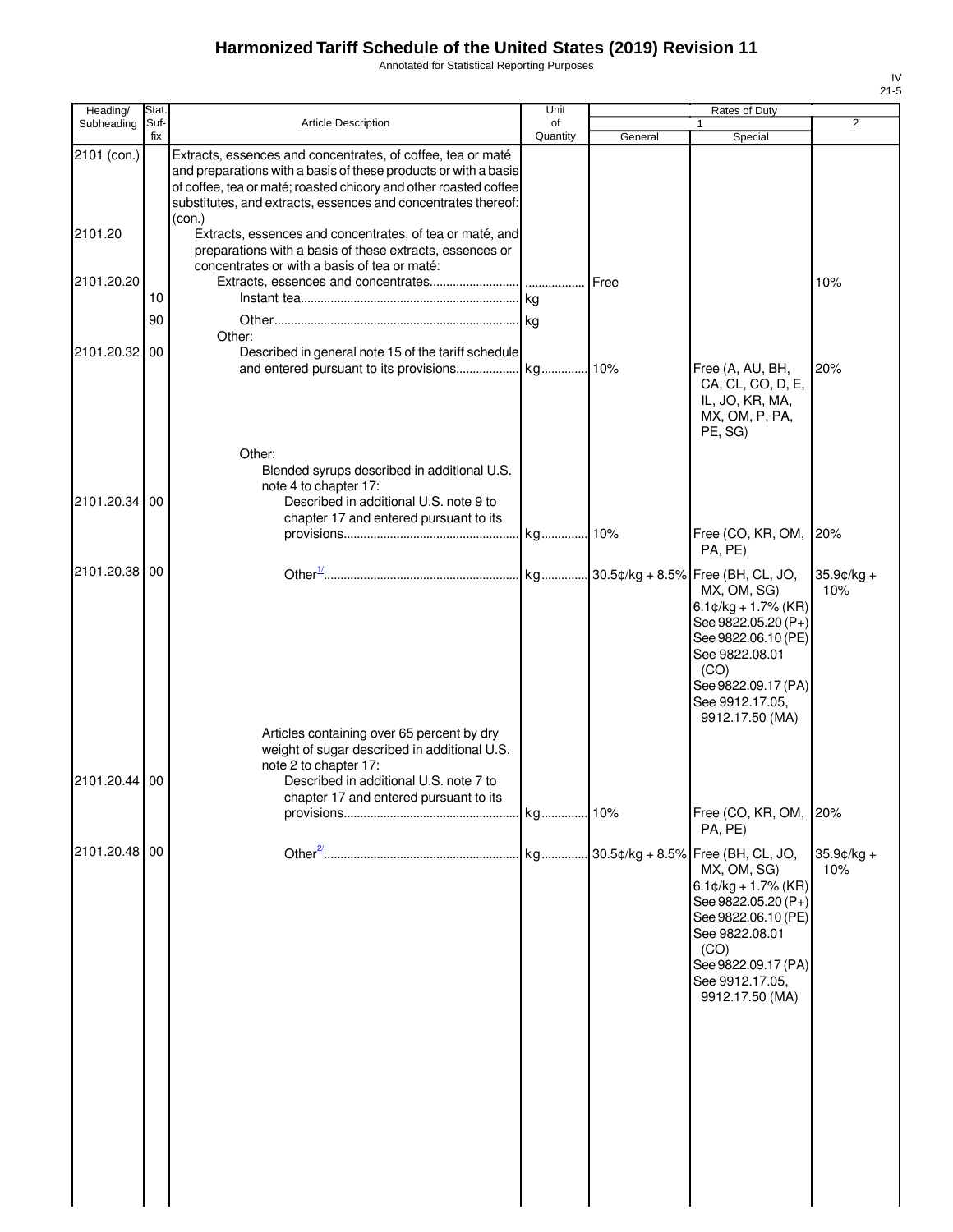Annotated for Statistical Reporting Purposes

| Heading/                         | Stat.       |                                                                                                                                                                                                                                                                                                                                                                                                                                                                                                                                                                                                                       | Unit           |         | Rates of Duty                                                                                                                                                                                  |                      |
|----------------------------------|-------------|-----------------------------------------------------------------------------------------------------------------------------------------------------------------------------------------------------------------------------------------------------------------------------------------------------------------------------------------------------------------------------------------------------------------------------------------------------------------------------------------------------------------------------------------------------------------------------------------------------------------------|----------------|---------|------------------------------------------------------------------------------------------------------------------------------------------------------------------------------------------------|----------------------|
| Subheading                       | Suf-<br>fix | <b>Article Description</b>                                                                                                                                                                                                                                                                                                                                                                                                                                                                                                                                                                                            | of<br>Quantity | General | 1<br>Special                                                                                                                                                                                   | 2                    |
| 2101 (con.)<br>2101.20<br>(con.) |             | Extracts, essences and concentrates, of coffee, tea or maté<br>and preparations with a basis of these products or with a basis<br>of coffee, tea or maté; roasted chicory and other roasted coffee<br>substitutes, and extracts, essences and concentrates thereof:<br>(con.)<br>Extracts, essences and concentrates, of tea or maté, and<br>preparations with a basis of these extracts, essences or<br>concentrates or with a basis of tea or maté: (con.)<br>Other: (con.)<br>Other: (con.)<br>Articles containing over 10 percent by dry<br>weight of sugar described in additional U.S.<br>note 3 to chapter 17: |                |         |                                                                                                                                                                                                |                      |
| 2101.20.54                       | 00          | Described in additional U.S. note 8 to<br>chapter 17 and entered pursuant to its                                                                                                                                                                                                                                                                                                                                                                                                                                                                                                                                      |                |         | Free (A, BH, CA, CL, 20%<br>CO, D, E, IL, JO,<br>KR, MA, OM, P,<br>PA, PE, SG)                                                                                                                 |                      |
| 2101.20.58 00                    |             |                                                                                                                                                                                                                                                                                                                                                                                                                                                                                                                                                                                                                       |                |         | MX, OM, SG)<br>6.1 $\mathfrak{c}/\mathsf{kg}$ + 1.7% (KR)<br>See 9822.05.20 (P+)<br>See 9822.06.10 (PE)<br>See 9822.08.01<br>(CO)<br>See 9822.09.17 (PA)<br>See 9912.17.05,<br>9912.17.50 (MA) | $35.9$ ¢/kg +<br>10% |
| 2101.20.90 00                    |             |                                                                                                                                                                                                                                                                                                                                                                                                                                                                                                                                                                                                                       |                |         | Free (A, AU, BH,<br>CA, CL, CO, D, E,<br>IL, JO, KR, MA,<br>MX, OM, P, PA,<br>PE, SG)                                                                                                          | 20%                  |
| 2101.30.00 00                    |             | Roasted chicory and other roasted coffee substitutes and                                                                                                                                                                                                                                                                                                                                                                                                                                                                                                                                                              |                |         | Free (A+, AU, BH,<br>CA, CL, CO, D, E,<br>IL, JO, KR, MA,<br>MX, OM, P, PA,<br>PE, SG)                                                                                                         | $6.6$ ¢/kg           |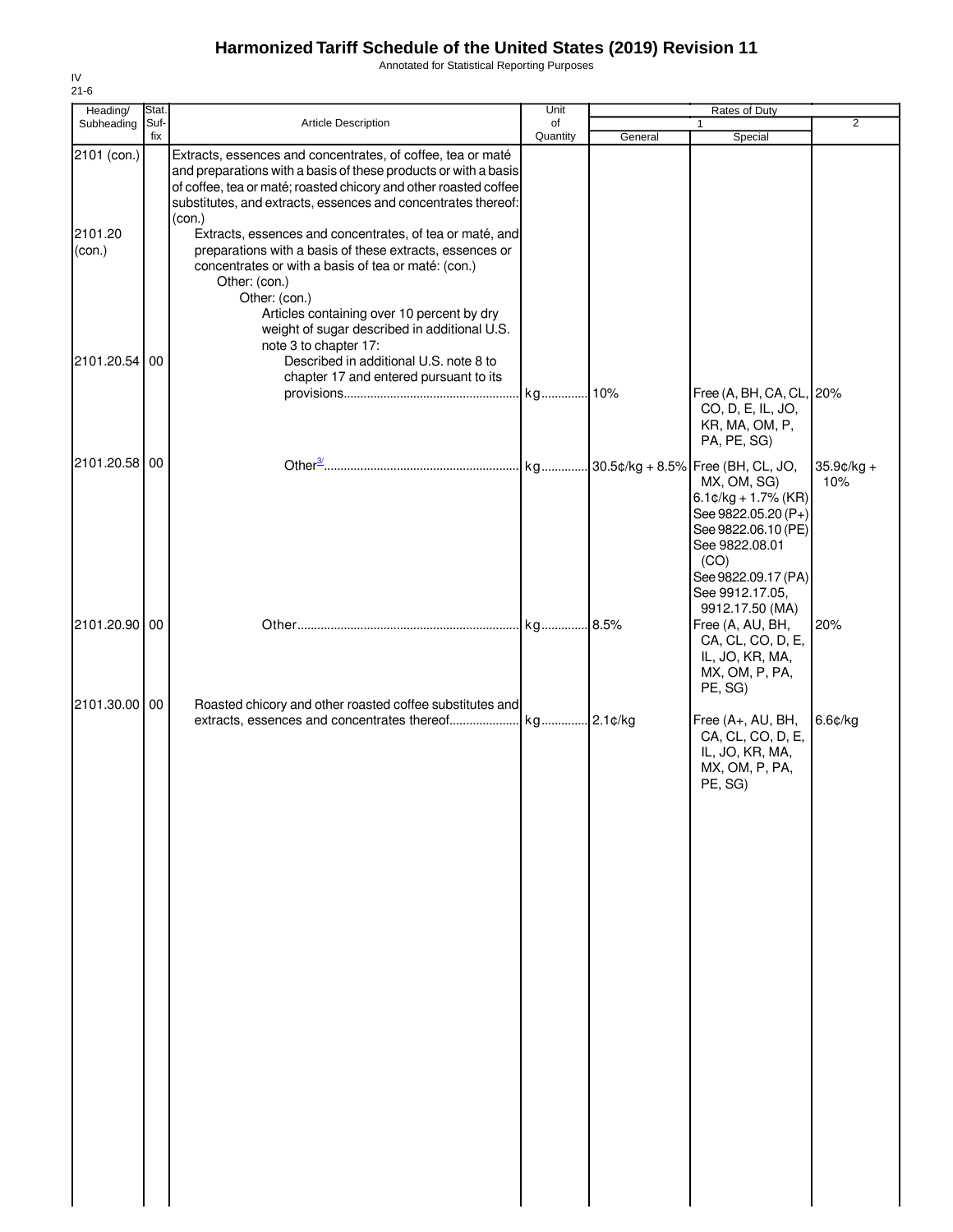Annotated for Statistical Reporting Purposes

| Heading/                 | Stat.       |                                                                                                                                                  | Unit           |         | Rates of Duty                                                                                                                                           |        |
|--------------------------|-------------|--------------------------------------------------------------------------------------------------------------------------------------------------|----------------|---------|---------------------------------------------------------------------------------------------------------------------------------------------------------|--------|
| Subheading               | Suf-<br>fix | <b>Article Description</b>                                                                                                                       | of<br>Quantity | General | 1<br>Special                                                                                                                                            | 2      |
| 2102                     |             | Yeasts (active or inactive); other single-cell microorganisms,<br>dead (but not including vaccines of heading 3002); prepared<br>baking powders: |                |         |                                                                                                                                                         |        |
| 2102.10.00 00            |             |                                                                                                                                                  |                |         | Free (A, AU, BH,<br>CA, CL, CO, D, E,<br>IL, JO, KR, MA,<br>MX, OM, P, PA,<br>PE. SG)                                                                   | 20%    |
| 2102.20<br>2102.20.20 00 |             | Inactive yeasts; other single-cell microorganisms, dead:                                                                                         |                |         | Free (A, AU, BH,<br>CA, CL, CO, D, E,<br>IL, JO, KR, MA,<br>MX, OM, P, PA,<br>PE, SG)                                                                   | 20%    |
| 2102.20.40 00            |             |                                                                                                                                                  |                |         |                                                                                                                                                         | Free   |
| 2102.20.60               | 00          |                                                                                                                                                  |                |         | Free (A, AU, BH,<br>CA, CL, CO, D, E,<br>IL, JO, KR, MA,<br>MX, OM, P, PA,<br>PE, SG)                                                                   | 25%    |
| 2102.30.00 00            |             |                                                                                                                                                  |                |         |                                                                                                                                                         | 25%    |
| 2103                     |             | Sauces and preparations therefore; mixed condiments and<br>mixed seasonings; mustard flour and meal and prepared<br>mustard:                     |                |         |                                                                                                                                                         |        |
| 2103.10.00 00            |             |                                                                                                                                                  |                |         | Free (A, AU, BH,<br>CA, CL, CO, D, E,<br>IL, JO, KR, MA,<br>MX, OM, P, PA,<br>PE, SG)                                                                   | 35%    |
| 2103.20<br>2103.20.20    | 00          | Tomato ketchup and other tomato sauces:                                                                                                          |                | 6%      | Free (A*, AU, BH,<br>CA, CL, CO, D, E,<br>IL, JO, KR, MA,<br>MX, OM, P, PA,<br>PE, SG)                                                                  | 35%    |
| 2103.20.40               |             |                                                                                                                                                  |                | 11.6%   | Free (A+, BH, CA,<br>CL, CO, D, E, IL,<br>JO, KR, MX, OM,<br>P, PA, PE, SG)<br>See 9912.21.05-<br>9912.21.20 (MA)<br>See 9913.96.57-<br>9913.96.66 (AU) | 50%    |
|                          | 20          |                                                                                                                                                  |                |         |                                                                                                                                                         |        |
|                          | 40          |                                                                                                                                                  |                |         |                                                                                                                                                         |        |
| 2103.30                  |             | Mustard flour and meal and prepared mustard:                                                                                                     |                |         |                                                                                                                                                         |        |
| 2103.30.20               | 00          |                                                                                                                                                  |                | Free    |                                                                                                                                                         | 22¢/kg |
| 2103.30.40               | 00          |                                                                                                                                                  |                |         | Free (A, BH, CA, CL, 22¢/kg<br>CO, D, E, IL, JO,<br>KR, MA, MX, OM,<br>P, PA, PE, SG)<br>0.4¢/kg (AU)                                                   |        |
|                          |             |                                                                                                                                                  |                |         |                                                                                                                                                         |        |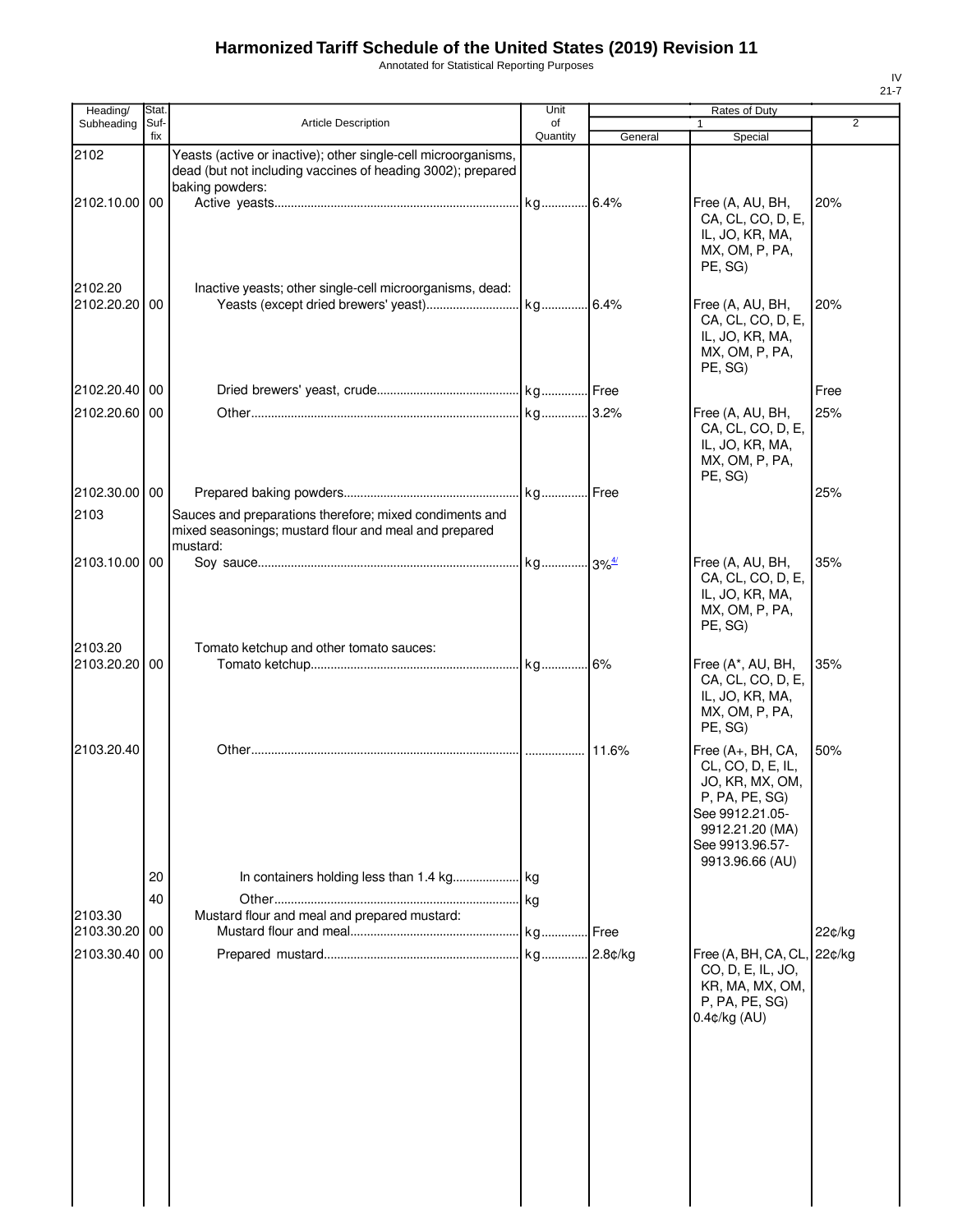Annotated for Statistical Reporting Purposes

| Heading/<br>Subheading | Stat.<br>Suf- | <b>Article Description</b>                                                                                                                                                                                                                 | Unit<br>of |         | Rates of Duty<br>$\mathbf{1}$                                                                                                                                                                   | $\overline{2}$        |
|------------------------|---------------|--------------------------------------------------------------------------------------------------------------------------------------------------------------------------------------------------------------------------------------------|------------|---------|-------------------------------------------------------------------------------------------------------------------------------------------------------------------------------------------------|-----------------------|
|                        | fix           |                                                                                                                                                                                                                                            | Quantity   | General | Special                                                                                                                                                                                         |                       |
| 2103 (con.)<br>2103.90 |               | Sauces and preparations therefore; mixed condiments and<br>mixed seasonings; mustard flour and meal and prepared<br>mustard: (con.)<br>Other:                                                                                              |            |         |                                                                                                                                                                                                 |                       |
| 2103.90.20 00          |               |                                                                                                                                                                                                                                            |            |         |                                                                                                                                                                                                 | 30%                   |
| 2103.90.40 00          |               | Nonalcoholic preparations of yeast extract (other than                                                                                                                                                                                     |            |         | Free (A, AU, BH,<br>CA, CL, CO, D, E,<br>IL, JO, KR, MA,<br>MX, OM, P, PA,<br>PE, SG)                                                                                                           | 20%                   |
| 2103.90.72 00          |               | Other:<br>Mixed condiments and mixed seasonings:<br>Mixed condiments and mixed seasonings<br>described in additional U.S. note 3 to this<br>chapter:<br>Described in general note 15 of the tariff<br>schedule and entered pursuant to its |            |         | Free (A, AU, BH,                                                                                                                                                                                | 35%                   |
| 2103.90.74             | 00            | Described in additional U.S. note 4 to this                                                                                                                                                                                                |            |         | CA, CL, CO, D, E,<br>IL, JO, KR, MA,<br>MX, OM, P, PA,<br>PE, SG)                                                                                                                               |                       |
|                        |               | chapter and entered pursuant to its                                                                                                                                                                                                        |            |         | Free (A, BH, CA, CL, 35%<br>CO, D, E, IL, JO,<br>KR, MA, OM, P,<br>PA, PE, SG)                                                                                                                  |                       |
| 2103.90.78 00          |               |                                                                                                                                                                                                                                            |            |         | Free (BH, CL, JO,<br>MX, OM, SG)<br>$6.1$ ¢/kg + 1.2% (KR)<br>See 9822.05.20 (P+)<br>See 9822.06.10 (PE)<br>See 9822.08.01<br>(CO)<br>See 9822.09.17 (PA)<br>See 9912.17.05,<br>9912.17.75 (MA) | $35.9$ ¢/kg +<br>7.5% |
| 2103.90.80 00          |               |                                                                                                                                                                                                                                            |            |         | Free (A*, AU, BH,<br>CA, CL, CO, D, E,<br>IL, JO, KR, MA,<br>MX, OM, P, PA,<br>PE, SG)                                                                                                          | 35%                   |
| 2103.90.90             |               |                                                                                                                                                                                                                                            |            | 6.4%    | Free (A*, AU, BH,<br>CA, CL, CO, D, E,<br>IL, JO, KR, MA,<br>MX, OM, P, PA,<br>PE, SG)                                                                                                          | 35%                   |
|                        | 20            |                                                                                                                                                                                                                                            |            |         |                                                                                                                                                                                                 |                       |
|                        | 40            |                                                                                                                                                                                                                                            |            |         |                                                                                                                                                                                                 |                       |
|                        |               | Tomato-based preparations for sauces:                                                                                                                                                                                                      |            |         |                                                                                                                                                                                                 |                       |
|                        | 51            | In containers holding less than 1.4 kg kg                                                                                                                                                                                                  |            |         |                                                                                                                                                                                                 |                       |
|                        | 59<br>91      |                                                                                                                                                                                                                                            |            |         |                                                                                                                                                                                                 |                       |
|                        |               |                                                                                                                                                                                                                                            |            |         |                                                                                                                                                                                                 |                       |

IV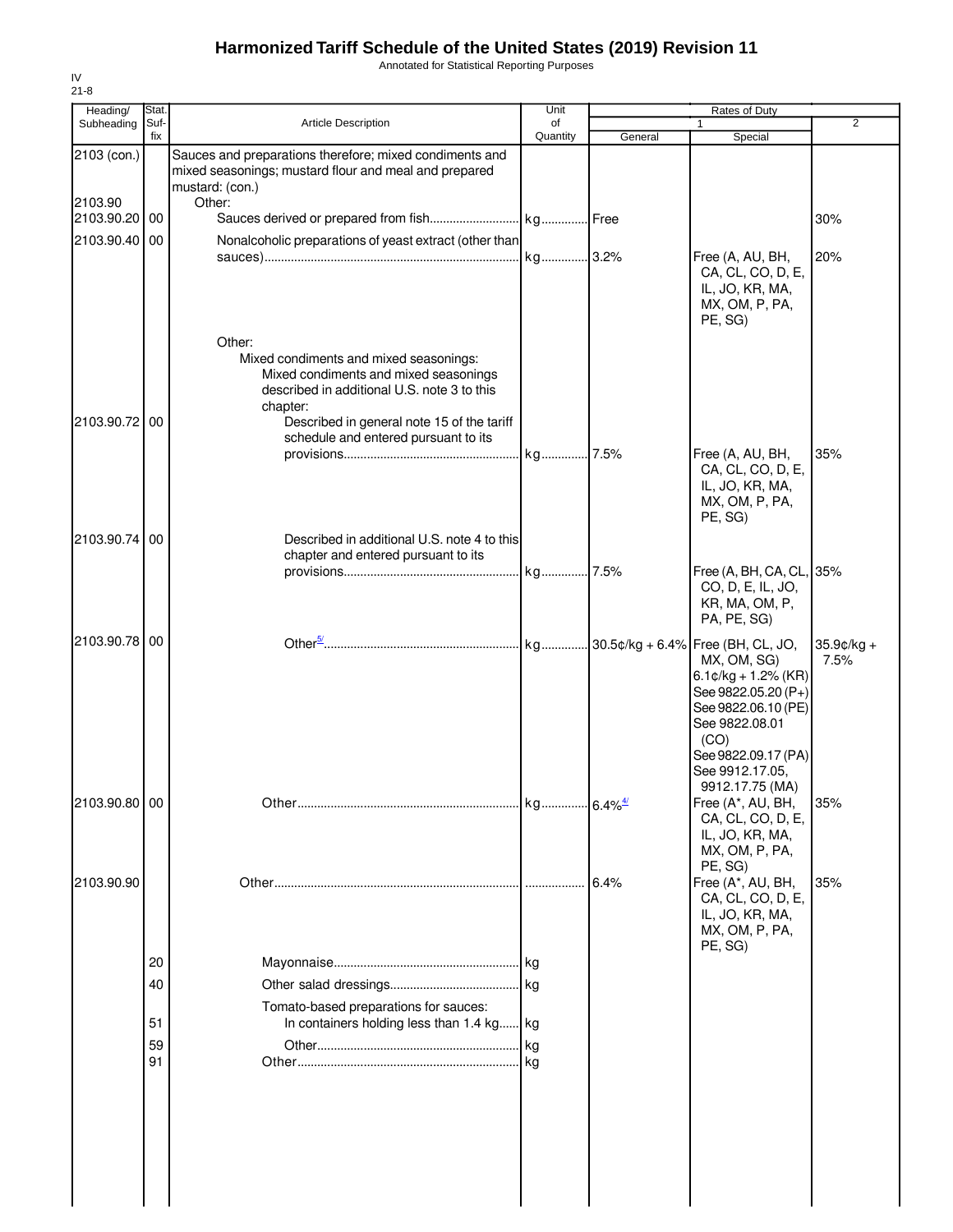Annotated for Statistical Reporting Purposes

| Stat.         |                                                           | Unit                                                                                                                                               |                                                                                                                                                                                                    | Rates of Duty                                                                                                                                                                                                                                                                                                        |                                                                                                                    |
|---------------|-----------------------------------------------------------|----------------------------------------------------------------------------------------------------------------------------------------------------|----------------------------------------------------------------------------------------------------------------------------------------------------------------------------------------------------|----------------------------------------------------------------------------------------------------------------------------------------------------------------------------------------------------------------------------------------------------------------------------------------------------------------------|--------------------------------------------------------------------------------------------------------------------|
| fix           |                                                           |                                                                                                                                                    |                                                                                                                                                                                                    |                                                                                                                                                                                                                                                                                                                      | 2                                                                                                                  |
|               |                                                           |                                                                                                                                                    |                                                                                                                                                                                                    |                                                                                                                                                                                                                                                                                                                      |                                                                                                                    |
|               | composite food preparations:                              |                                                                                                                                                    |                                                                                                                                                                                                    | Free (A, AU, BH,<br>CA, CL, CO, D, E,<br>IL, JO, KR, MA,                                                                                                                                                                                                                                                             | 35%                                                                                                                |
|               |                                                           |                                                                                                                                                    |                                                                                                                                                                                                    | PE, SG)                                                                                                                                                                                                                                                                                                              |                                                                                                                    |
|               | Other:                                                    |                                                                                                                                                    |                                                                                                                                                                                                    |                                                                                                                                                                                                                                                                                                                      |                                                                                                                    |
| 40            |                                                           |                                                                                                                                                    |                                                                                                                                                                                                    |                                                                                                                                                                                                                                                                                                                      |                                                                                                                    |
| 60            |                                                           |                                                                                                                                                    |                                                                                                                                                                                                    |                                                                                                                                                                                                                                                                                                                      |                                                                                                                    |
| 2104.20.10 00 |                                                           |                                                                                                                                                    |                                                                                                                                                                                                    | Free (A, AU, BH,                                                                                                                                                                                                                                                                                                     | 20%                                                                                                                |
|               |                                                           |                                                                                                                                                    |                                                                                                                                                                                                    | IL, JO, KR, MA,<br>MX, OM, P, PA,<br>PE, SG)                                                                                                                                                                                                                                                                         |                                                                                                                    |
| 2104.20.50 00 | Put up for retail sale as food suitable for young         |                                                                                                                                                    |                                                                                                                                                                                                    |                                                                                                                                                                                                                                                                                                                      |                                                                                                                    |
|               |                                                           |                                                                                                                                                    |                                                                                                                                                                                                    | CA, CL, CO, D, E,<br>IL, JO, KR, MA,<br>MX, OM, P, PA,<br>PE, SG)                                                                                                                                                                                                                                                    | 20%                                                                                                                |
|               | Ice cream and other edible ice, whether or not containing |                                                                                                                                                    |                                                                                                                                                                                                    |                                                                                                                                                                                                                                                                                                                      |                                                                                                                    |
|               |                                                           |                                                                                                                                                    |                                                                                                                                                                                                    |                                                                                                                                                                                                                                                                                                                      |                                                                                                                    |
| 2105.00.05 00 |                                                           |                                                                                                                                                    |                                                                                                                                                                                                    |                                                                                                                                                                                                                                                                                                                      |                                                                                                                    |
|               |                                                           |                                                                                                                                                    |                                                                                                                                                                                                    | CA, CL, CO, D, E,<br>IL, JO, KR, MA,<br>MX, OM, P, PA,<br>PE, SG)                                                                                                                                                                                                                                                    | 20%                                                                                                                |
| 2105.00.10 00 |                                                           |                                                                                                                                                    |                                                                                                                                                                                                    |                                                                                                                                                                                                                                                                                                                      |                                                                                                                    |
|               |                                                           | liters                                                                                                                                             |                                                                                                                                                                                                    | CL, CO, D, E, IL,<br>JO, KR, MA, OM,<br>P, PA, PE, SG)                                                                                                                                                                                                                                                               | 20%                                                                                                                |
| 2105.00.20 00 |                                                           | liters                                                                                                                                             |                                                                                                                                                                                                    | MX, OM, SG)<br>$10¢/kg + 3.4%$ (KR)<br>$13.3¢/kg + 4.5%$<br>(PE)<br>30.1¢/kg + 10.2%<br>(P)<br>See 9908.21.01 (IL)<br>See 9912.04.01,<br>9912.04.03 (MA)<br>See 9913.04.05<br>(AU)<br>See 9915.21.05-<br>$9915.21.20(P+)$<br>See 9918.21.10-<br>9918.21.11 (CO)<br>See 9919.21.10,<br>9919.21.11-<br>9919.21.12 (PA) | 59¢/kg +20%                                                                                                        |
|               | Suf-<br>20                                                | Article Description<br>Soups and broths and preparations therefor; homogenized<br>Homogenized composite food preparations:<br>cocoa:<br>Ice cream: | of<br>Quantity<br>Put up for retail sale as food suitable for infants or for<br>Described in general note 15 of the tariff schedule and<br>Described in additional U.S. note 5 to this chapter and | General<br>kg 20%                                                                                                                                                                                                                                                                                                    | 1<br>Special<br>MX, OM, P, PA,<br>CA, CL, CO, D, E,<br>Free (A*, AU, BH,<br>Free (A+, AU, BH,<br>Free (A+, BH, CA, |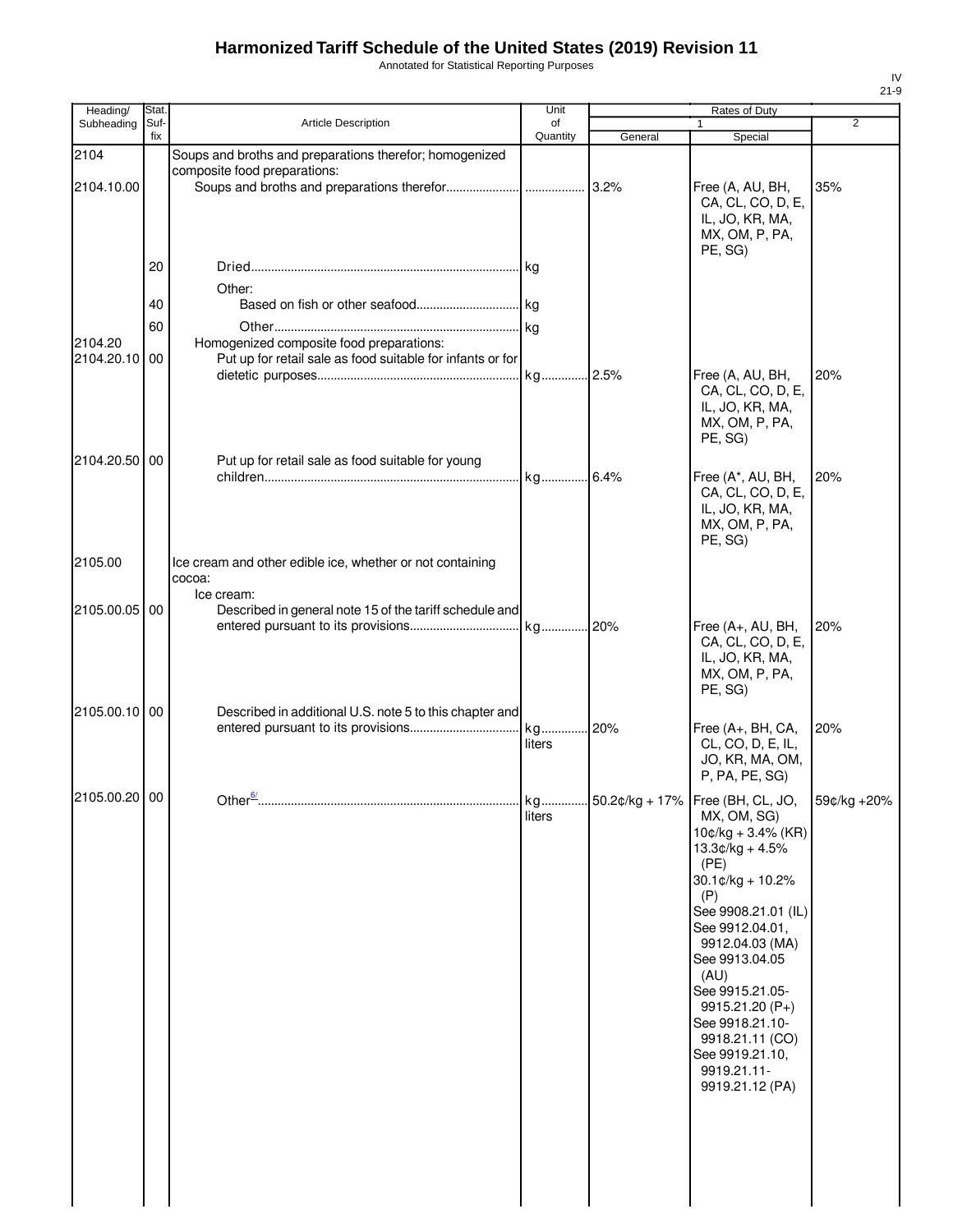Annotated for Statistical Reporting Purposes

| Heading/                       | Stat.       |                                                                                                                                                             | Unit           |                        | Rates of Duty                                                                                                                                                                                                                                                                                                                                                                                                           |                     |
|--------------------------------|-------------|-------------------------------------------------------------------------------------------------------------------------------------------------------------|----------------|------------------------|-------------------------------------------------------------------------------------------------------------------------------------------------------------------------------------------------------------------------------------------------------------------------------------------------------------------------------------------------------------------------------------------------------------------------|---------------------|
| Subheading                     | Suf-<br>fix | Article Description                                                                                                                                         | of<br>Quantity | General                | 1<br>Special                                                                                                                                                                                                                                                                                                                                                                                                            | $\overline{2}$      |
| 2105.00<br>(con.)              |             | Ice cream and other edible ice, whether or not containing<br>cocoa: (con.)<br>Other:<br>Dairy products described in additional U.S. note 1 to<br>chapter 4: |                |                        |                                                                                                                                                                                                                                                                                                                                                                                                                         |                     |
| 2105.00.25                     | 00          | Described in general note 15 of the tariff schedule                                                                                                         |                |                        | Free (A+, AU, BH,<br>CA, CL, CO, D, E,<br>IL, JO, KR, MA,<br>MX, OM, P, PA,<br>PE, SG)                                                                                                                                                                                                                                                                                                                                  | 20%                 |
| 2105.00.30 00                  |             | Described in additional U.S. note 10 to chapter 4<br>and entered pursuant to its provisions kg                                                              | kg cmsc        | 20%                    | Free (A+, AU, BH,<br>CA, CL, CO, D, E,<br>IL, JO, KR, MA,<br>OM, P, PA, PE,<br>SG)                                                                                                                                                                                                                                                                                                                                      | 20%                 |
| 2105.00.40 00<br>2105.00.50 00 |             |                                                                                                                                                             | kg cmsc<br>kg  | 50.2¢/kg + 17%<br>.17% | Free (BH, CL, JO,<br>MX, OM, SG)<br>23.4¢/kg + 7.9%<br>(PA)<br>30.1¢/kg + 10.2%<br>(P)<br>See 9912.04.30,<br>9912.04.51 (MA)<br>See 9913.04.25<br>(AU)<br>See 9915.04.30,<br>9915.04.51,<br>9915.04.75 (P+)<br>See 9917.04.20,<br>9917.04.37 (PE)<br>See 9918.04.60-<br>9918.04.80 (CO)<br>See 9920.04.10,<br>9920.04.27 (KR)<br>Free (A+, AU, BH,<br>CA, CL, CO, D, E,<br>IL, JO, KR, MA,<br>MX, OM, P, PA,<br>PE, SG) | 59¢/kg + 20%<br>20% |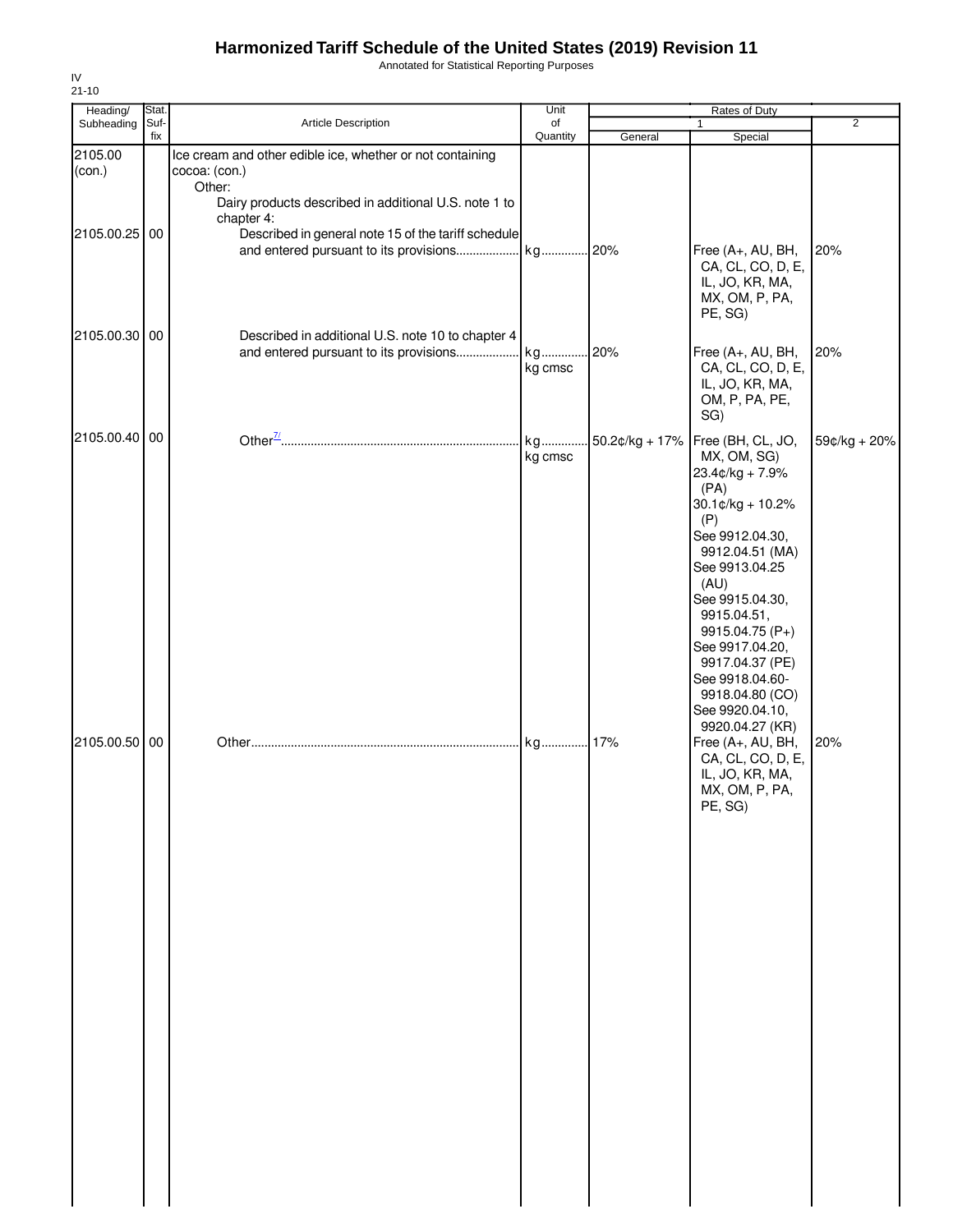Annotated for Statistical Reporting Purposes

| Heading/                 | Stat.       |                                                                                                                                                                                                                                                                                                                                                                                                                                                                                                                                                                                                                                                                                                 | Unit           |            | Rates of Duty                                                                                                                                                                                                                                                                                            |             |
|--------------------------|-------------|-------------------------------------------------------------------------------------------------------------------------------------------------------------------------------------------------------------------------------------------------------------------------------------------------------------------------------------------------------------------------------------------------------------------------------------------------------------------------------------------------------------------------------------------------------------------------------------------------------------------------------------------------------------------------------------------------|----------------|------------|----------------------------------------------------------------------------------------------------------------------------------------------------------------------------------------------------------------------------------------------------------------------------------------------------------|-------------|
| Subheading               | Suf-<br>fix | Article Description                                                                                                                                                                                                                                                                                                                                                                                                                                                                                                                                                                                                                                                                             | of<br>Quantity | General    | $\mathbf{1}$<br>Special                                                                                                                                                                                                                                                                                  | 2           |
| 2106<br>2106.10.00 00    |             | Food preparations not elsewhere specified or included:                                                                                                                                                                                                                                                                                                                                                                                                                                                                                                                                                                                                                                          |                |            | Free (A, AU, BH,<br>CA, CL, CO, D, E,<br>IL, JO, KR, MA,<br>MX, OM, P, PA,<br>PE, SG)                                                                                                                                                                                                                    | 20%         |
| 2106.90<br>2106.90.03 00 |             | Other:<br>Products derived from the dried milk, dried buttermilk<br>or dried whey of subheadings 0402.10, 0402.21.05,<br>0402.21.25, 0402.21.30, 0402.21.50, 0403.90.41,<br>0403.90.45, 0404.10.50 or 0404.10.90, which contain<br>not over 5.5 percent by weight of butterfat and which<br>are mixed with other ingredients including, but not<br>limited to sugar, if such mixtures contain over 16<br>percent milk solids by weight, are capable of being<br>further processed or mixed with similar ingredients and<br>are not prepared for marketing to the retail consumer<br>in the identical form and package in which imported:<br>Described in general note 15 of the tariff schedule |                |            |                                                                                                                                                                                                                                                                                                          |             |
|                          |             | and entered pursuant to its provisions kg                                                                                                                                                                                                                                                                                                                                                                                                                                                                                                                                                                                                                                                       |                | 2.9¢/kg    | Free (A, AU, BH,<br>CA, CL, CO, D, E,<br>IL, JO, KR, MA,<br>MX, OM, P, PA,<br>PE, SG)                                                                                                                                                                                                                    | $12.1$ ¢/kg |
| 2106.90.06 00            |             | Described in additional U.S. note 10 to chapter 4                                                                                                                                                                                                                                                                                                                                                                                                                                                                                                                                                                                                                                               | kg cmsc        | $2.9$ ¢/kg | Free (A, AU, BH,<br>CA, CL, CO, D, E,<br>IL, JO, KR, MA,<br>OM, P, PA, PE,<br>SG)                                                                                                                                                                                                                        | 12.1¢/kg    |
| 2106.90.09 00            |             |                                                                                                                                                                                                                                                                                                                                                                                                                                                                                                                                                                                                                                                                                                 | kg<br>kg cmsc  | 86.2¢/kg   | Free (BH, CL, JO,<br>MX, OM, SG)<br>40.2¢/kg (PA)<br>51.7¢/kg (P)<br>See 9912.04.30,<br>9912.04.52 (MA)<br>See 9913.04.25<br>(AU)<br>See 9915.04.30,<br>9915.04.52,<br>9915.04.76 (P+)<br>See 9917.04.20,<br>9917.04.38 (PE)<br>See 9918.04.60-<br>9918.04.80 (CO)<br>See 9920.04.10,<br>9920.04.28 (KR) | \$1.014/kg  |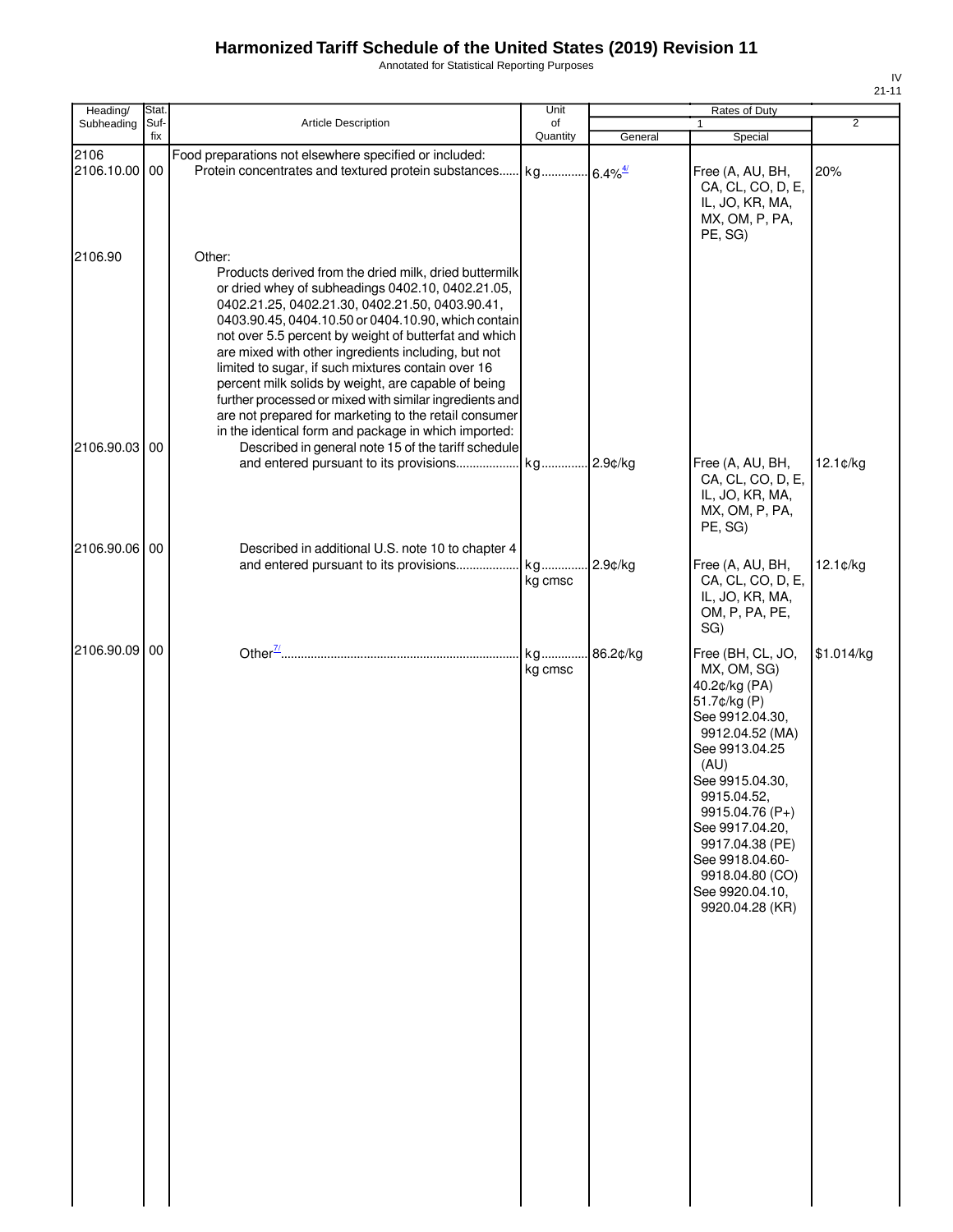Annotated for Statistical Reporting Purposes

| Heading/<br>Subheading           | Stat.<br>Suf- | <b>Article Description</b>                                                                                                                                                                                                                                                                                                                                                    | Unit<br>of    |          | Rates of Duty<br>$\mathbf{1}$                                                                                                 | 2                                    |
|----------------------------------|---------------|-------------------------------------------------------------------------------------------------------------------------------------------------------------------------------------------------------------------------------------------------------------------------------------------------------------------------------------------------------------------------------|---------------|----------|-------------------------------------------------------------------------------------------------------------------------------|--------------------------------------|
|                                  | fix           |                                                                                                                                                                                                                                                                                                                                                                               | Quantity      | General  | Special                                                                                                                       |                                      |
| 2106 (con.)<br>2106.90<br>(con.) |               | Food preparations not elsewhere specified or included: (con.)<br>Other: (con.)                                                                                                                                                                                                                                                                                                |               |          |                                                                                                                               |                                      |
| 2106.90.12 00                    |               | Compound alcoholic preparations of an alcoholic<br>strength by volume exceeding 0.5 percent vol., of a<br>kind used for the manufacture of beverages:<br>Containing not over 20 percent of alcohol by                                                                                                                                                                         |               |          |                                                                                                                               |                                      |
|                                  |               |                                                                                                                                                                                                                                                                                                                                                                               |               |          | kg 4.2¢/kg + 1.9% <sup>8/</sup> Free (A, AU, BH,<br>CA, CL, CO, D, E,<br>IL, JO, KR, MA,<br>MX, OM, P, PA,<br>PE, $SG)^{8/2}$ | $44¢/kg +$<br>$25\%$ <sup>8/</sup>   |
| 2106.90.15 00                    |               | Containing over 20 percent but not over 50 percent                                                                                                                                                                                                                                                                                                                            |               |          | CA, CL, CO, D, E,<br>IL, JO, MA, MX,<br>OM, P, PA, PE,<br>SG)<br>$1.6$ ¢/kg + 0.3%<br>$(KR)^{\frac{8}{2}}$                    | 88¢/kg +<br>$25\%$ <sup>8/</sup>     |
| 2106.90.18 00                    |               | Containing over 50 percent of alcohol by weight   kg   17¢/kg + 1.9% <sup>8/</sup>                                                                                                                                                                                                                                                                                            |               |          | Free (A, AU, BH,<br>CA, CL, CO, D, E,<br>IL, JO, KR, MA,<br>MX, OM, P, PA,<br>PE, $SG)^{8/2}$                                 | $$1.76/kg +$<br>$25\%$ <sup>8/</sup> |
| 2106.90.22 00                    |               | Butter substitutes, whether in liquid or solid state,<br>containing over 15 percent by weight of butter or other<br>fats or oils derived from milk:<br>Containing over 10 percent by weight of milk solids:<br>Butter substitutes containing over 45 percent<br>by weight of butterfat:<br>Described in general note 15 of the tariff<br>schedule and entered pursuant to its |               |          |                                                                                                                               |                                      |
|                                  |               |                                                                                                                                                                                                                                                                                                                                                                               |               |          | Free (A+, AU, BH,<br>CA, CL, CO, D, E,<br>IL, JO, MA, MX,<br>OM, P, PA, PE,<br>SG)<br>3¢/kg (KR)                              | 31¢/kg                               |
| 2106.90.24 00                    |               | Described in additional U.S. note 14 to<br>chapter 4 and entered pursuant to its                                                                                                                                                                                                                                                                                              | kg<br>kg cmsc | 15.4¢/kg | Free (A+, BH, CA,<br>CL, CO, D, E, IL,<br>JO, KR, MA, OM,<br>P, PA, PE, SG                                                    | 31¢/kg                               |
|                                  |               |                                                                                                                                                                                                                                                                                                                                                                               |               |          |                                                                                                                               |                                      |
|                                  |               |                                                                                                                                                                                                                                                                                                                                                                               |               |          |                                                                                                                               |                                      |
|                                  |               |                                                                                                                                                                                                                                                                                                                                                                               |               |          |                                                                                                                               |                                      |
|                                  |               |                                                                                                                                                                                                                                                                                                                                                                               |               |          |                                                                                                                               |                                      |

IV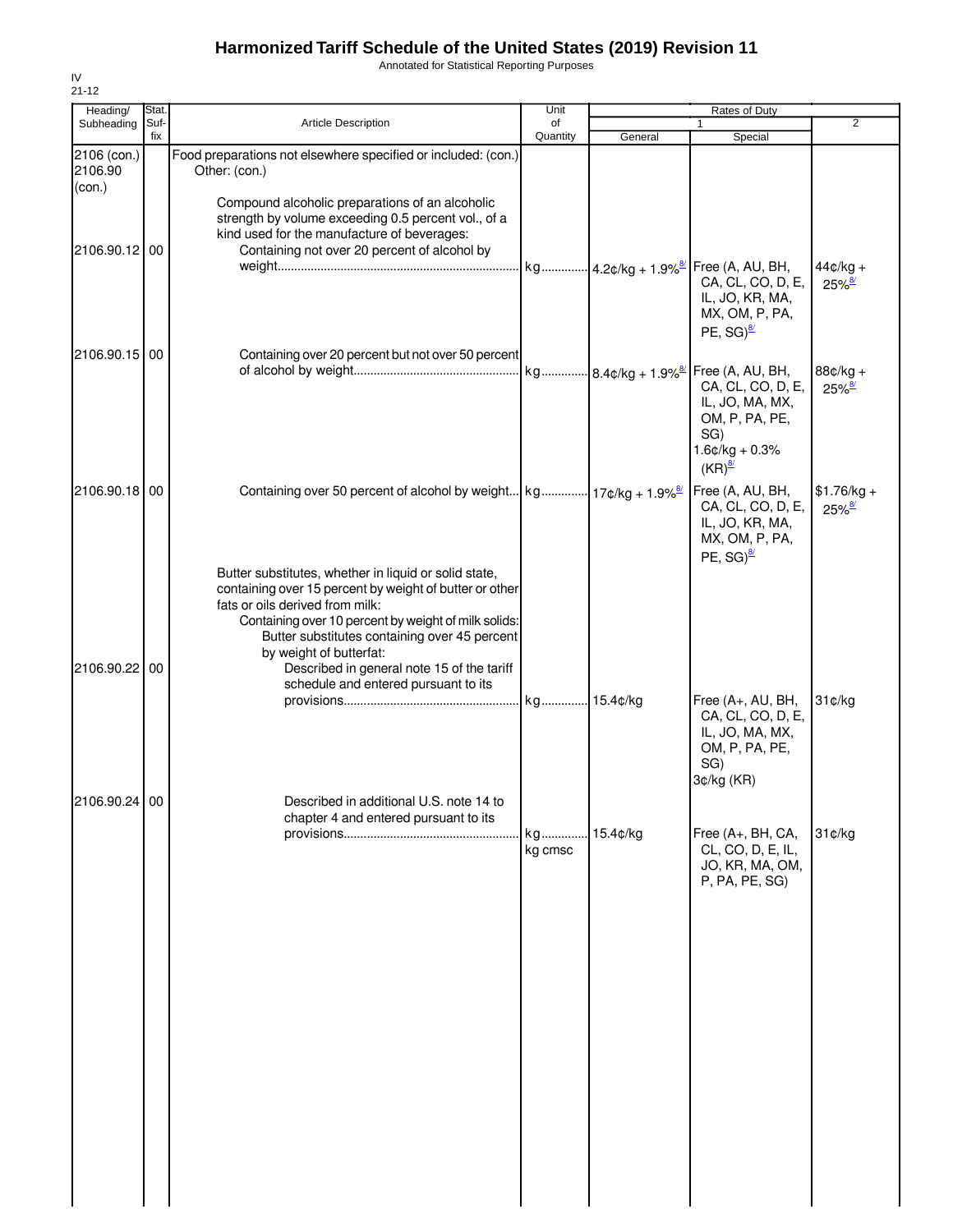Annotated for Statistical Reporting Purposes

| Heading/                         | Stat.       |                                                                                                                                                                                                                                                                                                                 | Unit                   | Rates of Duty |                                                                                                                                                                                                                                          |                |
|----------------------------------|-------------|-----------------------------------------------------------------------------------------------------------------------------------------------------------------------------------------------------------------------------------------------------------------------------------------------------------------|------------------------|---------------|------------------------------------------------------------------------------------------------------------------------------------------------------------------------------------------------------------------------------------------|----------------|
| Subheading                       | Suf-<br>fix | Article Description                                                                                                                                                                                                                                                                                             | of<br>Quantity         | General       | $\mathbf{1}$<br>Special                                                                                                                                                                                                                  | $\overline{2}$ |
| 2106 (con.)<br>2106.90<br>(con.) |             | Food preparations not elsewhere specified or included: (con.)<br>Other: (con.)                                                                                                                                                                                                                                  |                        |               |                                                                                                                                                                                                                                          |                |
| 2106.90.26 00                    |             | Butter substitutes, whether in liquid or solid state,<br>containing over 15 percent by weight of butter or other<br>fats or oils derived from milk: (con.)<br>Containing over 10 percent by weight of milk solids:<br>(con.)<br>Butter substitutes containing over 45 percent<br>by weight of butterfat: (con.) | kg<br>kg cmsc          | \$1.996/kg    | Free (BH, CL, JO,<br>MX, OM, SG)<br>\$1.19/kg (P)<br>39.9¢/kg (KR)<br>53.2¢/kg (PE)<br>93.1¢/kg (PA)<br>See 9912.04.10,                                                                                                                  | \$2.348/kg     |
| 2106.90.28 00                    |             |                                                                                                                                                                                                                                                                                                                 | kg 13.1¢/kg<br>kg cmsc |               | 9912.04.15 (MA)<br>See 9913.04.10<br>(AU)<br>See 9915.04.05,<br>9915.04.10,<br>9915.04.16 (P+)<br>See 9918.04.04-<br>9918.04.09 (CO)<br>Free (A+, BH, CA,<br>CL, CO, D, E, IL,<br>JO, KR, MA, MX,<br>OM, P, PA, PE,<br>SG)<br>2¢/kg (AU) | 31¢/kg         |
|                                  |             |                                                                                                                                                                                                                                                                                                                 |                        |               |                                                                                                                                                                                                                                          |                |
|                                  |             |                                                                                                                                                                                                                                                                                                                 |                        |               |                                                                                                                                                                                                                                          |                |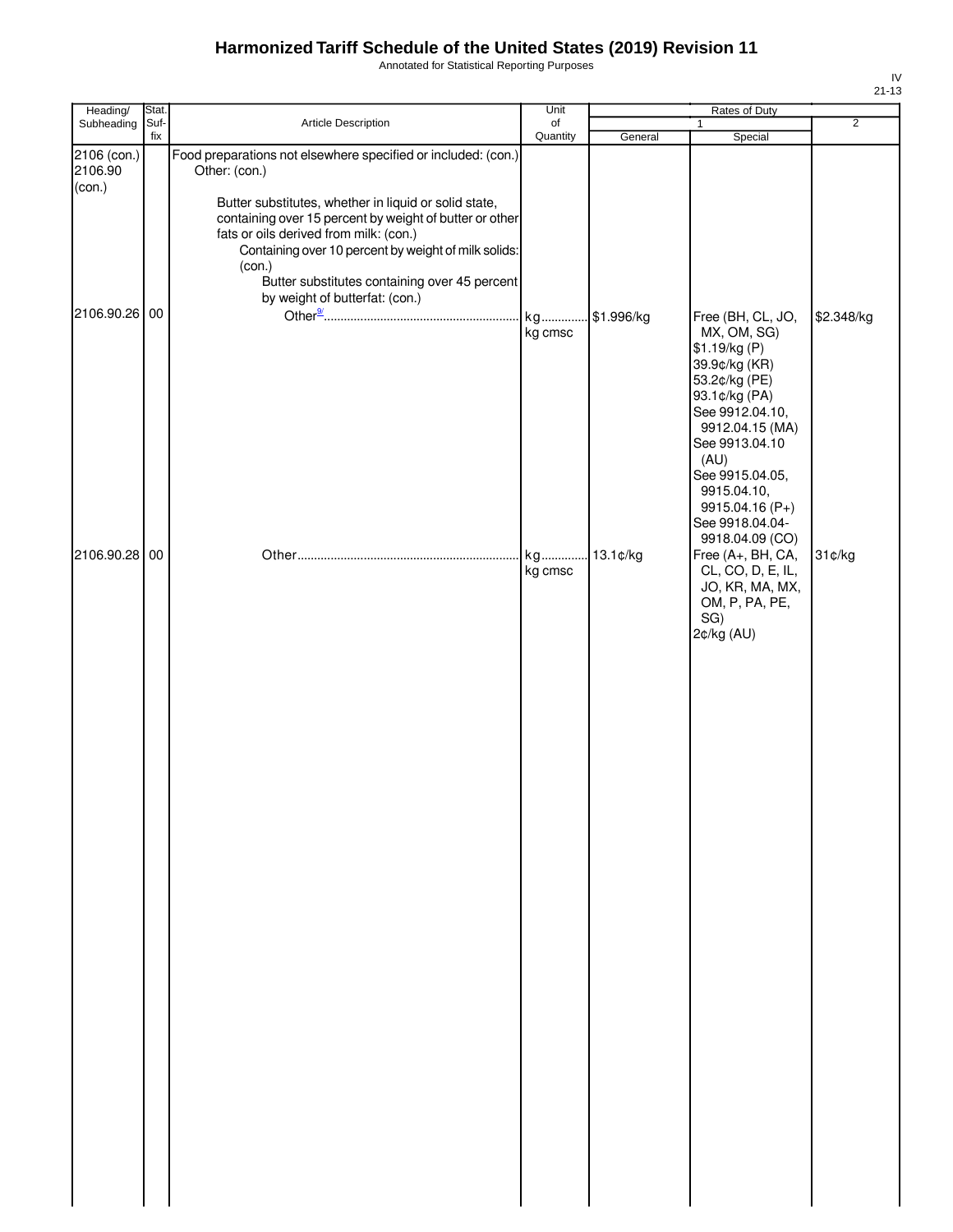Annotated for Statistical Reporting Purposes

| Heading/                | Stat.       |                                                                                                                                                                                                                                                                                                                                        | Unit           |             | Rates of Duty                                                                                                                                                                                                                              |                |
|-------------------------|-------------|----------------------------------------------------------------------------------------------------------------------------------------------------------------------------------------------------------------------------------------------------------------------------------------------------------------------------------------|----------------|-------------|--------------------------------------------------------------------------------------------------------------------------------------------------------------------------------------------------------------------------------------------|----------------|
| Subheading              | Suf-<br>fix | Article Description                                                                                                                                                                                                                                                                                                                    | of<br>Quantity | General     | 1<br>Special                                                                                                                                                                                                                               | $\overline{2}$ |
| 2106 (con.)<br>2106.90  |             | Food preparations not elsewhere specified or included: (con.)<br>Other: (con.)                                                                                                                                                                                                                                                         |                |             |                                                                                                                                                                                                                                            |                |
| (con.)<br>2106.90.32 00 |             | Butter substitutes, whether in liquid or solid state,<br>containing over 15 percent by weight of butter or other<br>fats or oils derived from milk: (con.)<br>Other:<br>Butter substitutes containing over 45 percent<br>by weight of butterfat:<br>Described in general note 15 of the tariff<br>schedule and entered pursuant to its |                |             |                                                                                                                                                                                                                                            |                |
| 2106.90.34 00           |             | Described in additional U.S. note 14 to                                                                                                                                                                                                                                                                                                | kg 15.4¢/kg    |             | Free (A+, AU, BH,<br>CA, CL, CO, D, E,<br>IL, JO, KR, MA,<br>MX, OM, P, PA,<br>PE, SG)                                                                                                                                                     | 31¢/kg         |
|                         |             | chapter 4 and entered pursuant to its                                                                                                                                                                                                                                                                                                  |                |             |                                                                                                                                                                                                                                            |                |
|                         |             |                                                                                                                                                                                                                                                                                                                                        | kg             | .15.4¢/kg   | Free (A+, BH, CA,                                                                                                                                                                                                                          | 31¢/kg         |
|                         |             |                                                                                                                                                                                                                                                                                                                                        | kg cmsc        |             | CL, CO, D, E, IL,<br>JO, KR, MA, OM,<br>P, PA, PE, SG)                                                                                                                                                                                     |                |
| 2106.90.36 00           |             |                                                                                                                                                                                                                                                                                                                                        | kg             | \$1.996/kg  | Free (BH, CL, JO,                                                                                                                                                                                                                          | \$2.348/kg     |
|                         |             |                                                                                                                                                                                                                                                                                                                                        | kg cmsc        |             | MX, OM, SG)<br>\$1.19/kg (P)<br>39.9¢/kg (KR)<br>53.2¢/kg (PE)<br>93.1¢/kg (PA)<br>See 9912.04.10,<br>9912.04.15 (MA)<br>See 9913.04.10<br>(AU)<br>See 9915.04.05,<br>9915.04.10,<br>9915.04.16 (P+)<br>See 9918.04.04-<br>9918.04.09 (CO) |                |
| 2106.90.38 00           |             |                                                                                                                                                                                                                                                                                                                                        | kg<br>kg cmsc  | $13.1$ ¢/kg | Free (A+, BH, CA,<br>CL, CO, D, E, IL,<br>JO, KR, MA, MX,<br>OM, P, PA, PE,<br>SG)                                                                                                                                                         | 31¢/kg         |
| 2106.90.39 00           |             |                                                                                                                                                                                                                                                                                                                                        |                |             | 2¢/kg (AU)                                                                                                                                                                                                                                 | 30%            |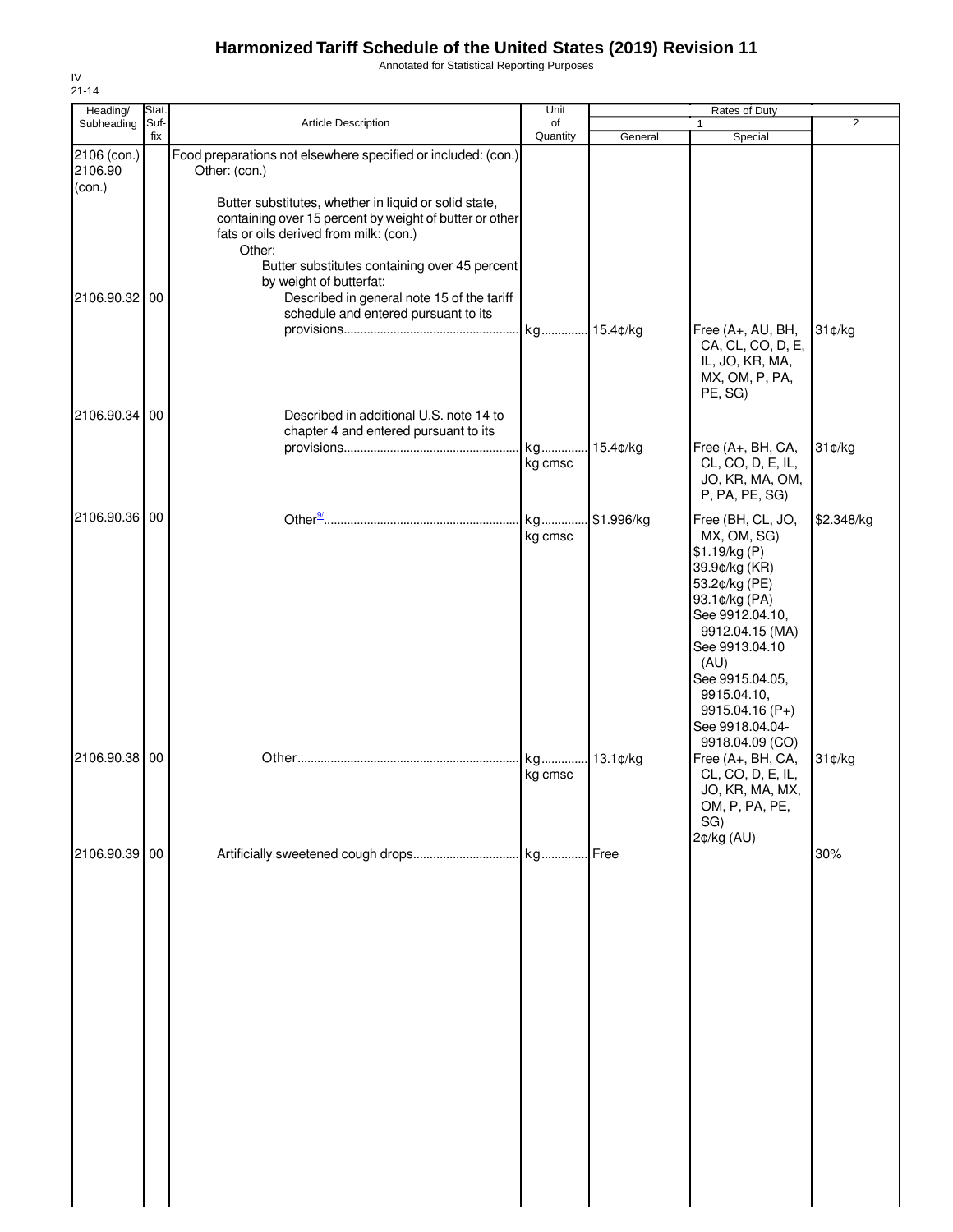Annotated for Statistical Reporting Purposes

| Heading/                         | Stat.       |                                                                                                                                                                                                           | Unit           | Rates of Duty                                                     |                                                                                                                                                                                       |                                                                         |
|----------------------------------|-------------|-----------------------------------------------------------------------------------------------------------------------------------------------------------------------------------------------------------|----------------|-------------------------------------------------------------------|---------------------------------------------------------------------------------------------------------------------------------------------------------------------------------------|-------------------------------------------------------------------------|
| Subheading                       | Suf-<br>fix | Article Description                                                                                                                                                                                       | of<br>Quantity | General                                                           | $\mathbf{1}$<br>Special                                                                                                                                                               | 2                                                                       |
| 2106 (con.)<br>2106.90<br>$con.$ |             | Food preparations not elsewhere specified or included: (con.)<br>Other: (con.)                                                                                                                            |                |                                                                   |                                                                                                                                                                                       |                                                                         |
| 2106.90.42 00                    |             | Syrups derived from cane or beet sugar, containing<br>added coloring but not added flavoring matter:<br>Described in general note 15 of the tariff schedule<br>and entered pursuant to its provisions  kg |                | 3.6606¢/kg of<br>total sugars                                     | Free (A, AU, BH,<br>CA, CL, CO, D, E <sup>*</sup> ,<br>IL, JO, KR, MA,<br>MX, OM, P, PA,<br>PE, SG)                                                                                   | 6.58170¢/kg of<br>total sugars                                          |
| 2106.90.44 00                    |             | Described in additional U.S. note 5 to chapter 17                                                                                                                                                         |                | total sugars                                                      | Free (A, BH, CA, CL,<br>CO, D, E <sup>*</sup> , IL, JO,<br>KR, MA, MX, OM,<br>P, PA, PE, SG)<br>See 9822.05.15 (P+)                                                                   | 6.58170¢/kg of<br>total sugars                                          |
| 2106.90.46 00                    |             | Fruit or vegetable juices, fortified with vitamins or                                                                                                                                                     |                |                                                                   | Free (BH, CL, JO,<br>MX, OM, SG)<br>7.1¢/kg (KR)<br>See 9822.05.20 (P+)<br>See 9822.06.10 (PE)<br>See 9822.08.01<br>(CO)<br>See 9822.09.17 (PA)<br>See 9912.17.05,<br>9912.17.15 (MA) | 42.05¢/kg                                                               |
| 2106.90.48 00                    |             | minerals:                                                                                                                                                                                                 |                |                                                                   | Free (A+, BH, CA,<br>CL, CO, D, E, IL,<br>JO, KR, MX, OM,<br>P, PA, PE, SG)<br>0.5¢/liter (MA)<br>1.2¢/liter (AU)                                                                     | 18c/liter                                                               |
| 2106.90.52 00                    |             | Other:<br>Juice of any single fruit or vegetable liters                                                                                                                                                   |                | The rate<br>applicable to<br>the natural juice<br>in heading 2009 | Free (AU, BH, CL,<br>CO, E, IL, JO, KR,<br>MA, MX, OM, P,<br>PA, PE, SG)<br>The rate applicable<br>to the natural juice<br>in heading 2009 (A,<br>CA, D)                              | The rate<br>applicable to<br>the natural<br>juice in<br>heading<br>2009 |
| 2106.90.54 00                    |             |                                                                                                                                                                                                           |                | The rate<br>applicable to<br>the natural juice<br>in heading 2009 | Free (AU, BH, CL,<br>CO, E, IL, JO, KR,<br>MA, MX, OM, P,<br>PA, PE, SG)<br>The rate applicable<br>to the natural juice<br>in heading 2009 (A,<br>CA, D)                              | The rate<br>applicable to<br>the natural<br>juice in<br>heading<br>2009 |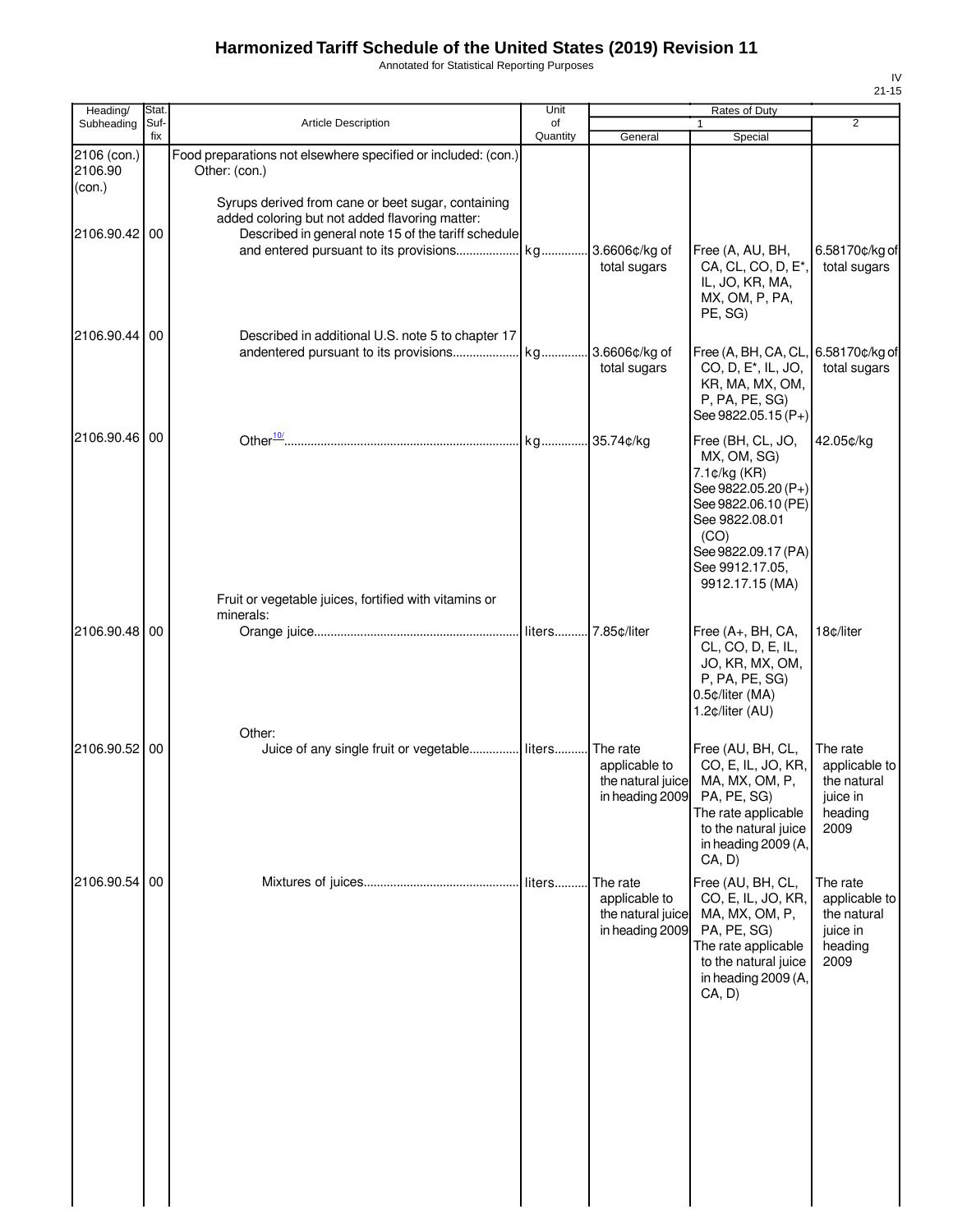Annotated for Statistical Reporting Purposes

| Heading/                         | Stat.       |                                                                                                                                                            | Unit           |         | <b>Rates of Duty</b>                                                                                                                                                                                                                                                                                                                             |                     |
|----------------------------------|-------------|------------------------------------------------------------------------------------------------------------------------------------------------------------|----------------|---------|--------------------------------------------------------------------------------------------------------------------------------------------------------------------------------------------------------------------------------------------------------------------------------------------------------------------------------------------------|---------------------|
| Subheading                       | Suf-<br>fix | Article Description                                                                                                                                        | of<br>Quantity | General | Special                                                                                                                                                                                                                                                                                                                                          | $\overline{2}$      |
| 2106 (con.)<br>2106.90<br>(con.) |             | Food preparations not elsewhere specified or included: (con.)<br>Other: (con.)                                                                             |                |         |                                                                                                                                                                                                                                                                                                                                                  |                     |
| 2106.90.58                       |             | Other:                                                                                                                                                     |                | 4.8%    | Free (A, AU, BH,<br>CA, CL, CO, D, E,<br>IL, JO, KR, MA,<br>MX, OM, P, PA,                                                                                                                                                                                                                                                                       | 25%                 |
|                                  | 30          | Put up for retail sale:<br>Containing sugar derived from sugar cane                                                                                        |                |         | PE, SG)                                                                                                                                                                                                                                                                                                                                          |                     |
|                                  | 50          |                                                                                                                                                            |                |         |                                                                                                                                                                                                                                                                                                                                                  |                     |
|                                  | 70          | Other:<br>Containing sugar derived from sugar cane                                                                                                         |                |         |                                                                                                                                                                                                                                                                                                                                                  |                     |
|                                  | 90          |                                                                                                                                                            |                |         |                                                                                                                                                                                                                                                                                                                                                  |                     |
| 2106.90.62 00                    |             | Other:<br>Containing over 10 percent by weight of milk<br>solids<br>Described in general note 15 of the tariff                                             |                |         |                                                                                                                                                                                                                                                                                                                                                  |                     |
|                                  |             | schedule and entered pursuant to its                                                                                                                       |                |         | Free (A+, AU, BH,                                                                                                                                                                                                                                                                                                                                | 20%                 |
|                                  |             |                                                                                                                                                            |                |         | CA, CL, CO, D, E,<br>IL, JO, KR, MA,<br>MX, OM, P, PA,<br>PE, SG)                                                                                                                                                                                                                                                                                |                     |
| 2106.90.64                       | 00          | Other, dairy products described in<br>additional U.S. note 1 to chapter 4:<br>Described in additional U.S. note 10<br>to chapter 4 and entered pursuant to |                |         |                                                                                                                                                                                                                                                                                                                                                  |                     |
|                                  |             |                                                                                                                                                            | kg<br>kg cmsc  | 10%     | Free (A+, AU, BH,<br>CA, CL, CO, D, E,<br>IL, JO, KR, MA,<br>OM, P, PA, PE,<br>SG)                                                                                                                                                                                                                                                               | 20%                 |
| 2106.90.66                       | 00          |                                                                                                                                                            | kg<br>kg cmsc  |         | . 70.4¢/kg + 8.5% Free (BH, CL, JO,<br>MX, OM, SG)<br>$32.8¢/kg + 3.9%$<br>(PA)<br>$42.2¢/kg + 5.1% (P)$<br>See 9912.04.30,<br>9912.04.39 (MA)<br>See 9913.04.25<br>(AU)<br>See 9915.04.30,<br>9915.04.39,<br>$9915.04.63(P+)$<br>See 9917.04.20,<br>9917.04.27 (PE)<br>See 9918.04.60,<br>9918.04.67 (CO)<br>See 9920.04.10,<br>9920.04.17 (KR) | $82.8¢/kg +$<br>10% |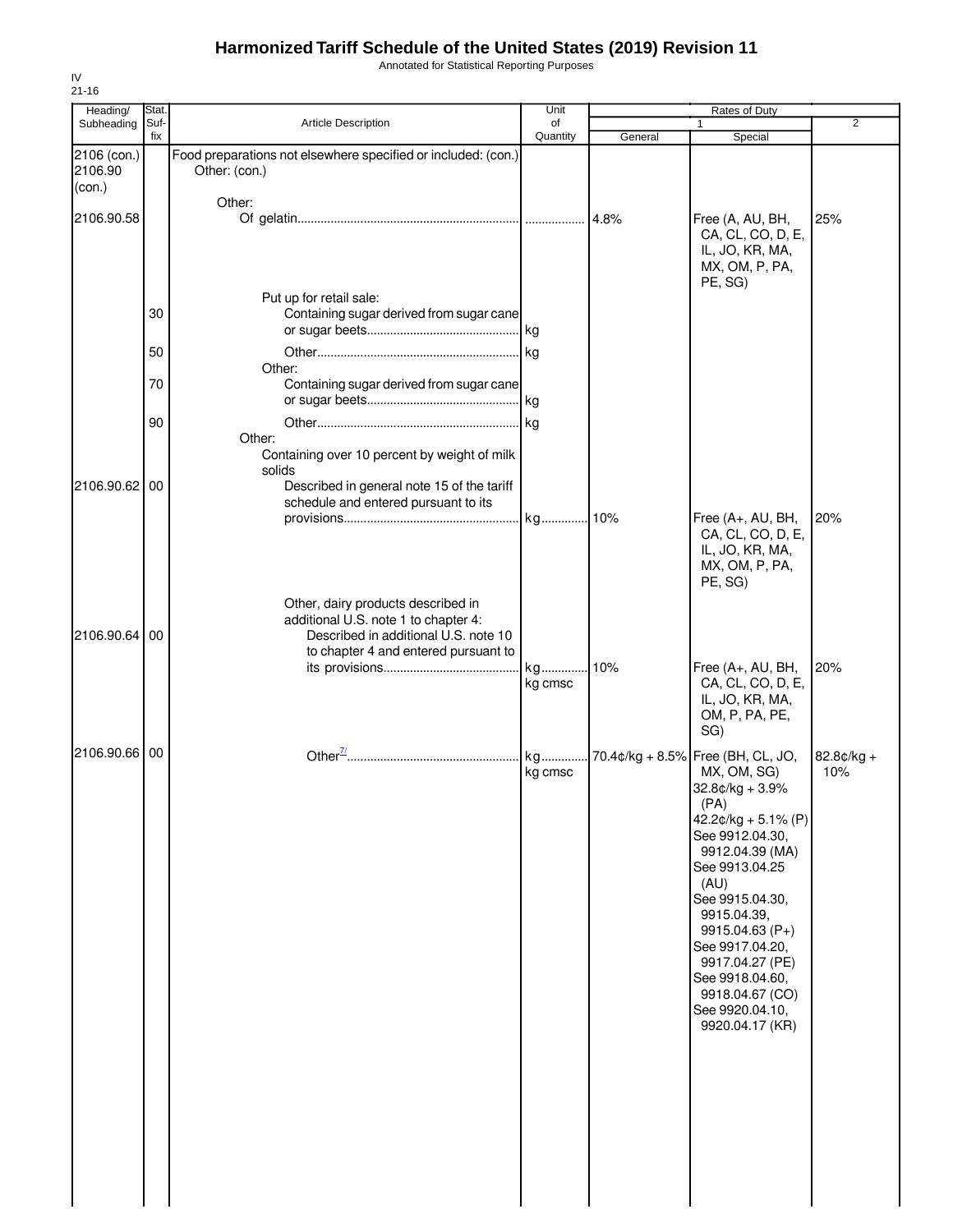Annotated for Statistical Reporting Purposes

| Heading/                         | Stat.       |                                                                                                                                                                                         | Unit                     |         | Rates of Duty                                                                                                                                                                                               |                   |
|----------------------------------|-------------|-----------------------------------------------------------------------------------------------------------------------------------------------------------------------------------------|--------------------------|---------|-------------------------------------------------------------------------------------------------------------------------------------------------------------------------------------------------------------|-------------------|
| Subheading                       | Suf-<br>fix | Article Description                                                                                                                                                                     | of<br>Quantity           | General | Special                                                                                                                                                                                                     | $\overline{2}$    |
| 2106 (con.)<br>2106.90<br>(con.) |             | Food preparations not elsewhere specified or included: (con.)<br>Other: (con.)                                                                                                          |                          |         |                                                                                                                                                                                                             |                   |
|                                  |             | Other: (con.)<br>Other: (con.)<br>Containing over 10 percent by weight of milk<br>solids (con.)<br>Other:<br>Blended syrups described in additional<br>U.S. note 4 to chapter 17:       |                          |         |                                                                                                                                                                                                             |                   |
| 2106.90.68 00                    |             | Described in additional U.S. note<br>9 to chapter 17 and entered<br>pursuant to its provisions                                                                                          | kg                       | 10%     | Free (CO, KR, OM, 20%                                                                                                                                                                                       |                   |
| 2106.90.72 00                    |             |                                                                                                                                                                                         | kg cmsc<br>kg<br>kg cmsc |         | PA, PE)<br>70.4¢/kg + 8.5% Free (BH, CL, JO,<br>MX, OM, SG)<br>14¢/kg + 1.7% (KR)<br>See 9822.05.20 (P+)                                                                                                    | 82.8¢/kg +<br>10% |
|                                  |             |                                                                                                                                                                                         |                          |         | See 9822.06.10 (PE)<br>See 9822.08.01<br>(CO)<br>See 9822.09.17 (PA)<br>See 9912.17.05,<br>9912.17.80 (MA)                                                                                                  |                   |
| 2106.90.74 00                    |             | Articles containing over 65 percent by<br>dry weight of sugar described in<br>additional U.S. note 2 to chapter 17:<br>Described in additional U.S. note<br>7 to chapter 17 and entered |                          |         |                                                                                                                                                                                                             |                   |
|                                  |             | pursuant to its provisions                                                                                                                                                              | kg<br>kg cmsc            | 10%     | Free (CO, KR, OM,  <br>PA, PE)                                                                                                                                                                              | 20%               |
| 2106.90.76 00                    |             |                                                                                                                                                                                         | kg<br>kg cmsc            |         | 70.4¢/kg + 8.5% Free (BH, CL, JO,<br>MX, OM, SG)<br>14¢/kg + 1.7% (KR)<br>See 9822.05.20 (P+)<br>See 9822.06.10 (PE)<br>See 9822.08.01<br>(CO)<br>See 9822.09.17 (PA)<br>See 9912.17.05,<br>9912.17.80 (MA) | 82.8¢/kg +<br>10% |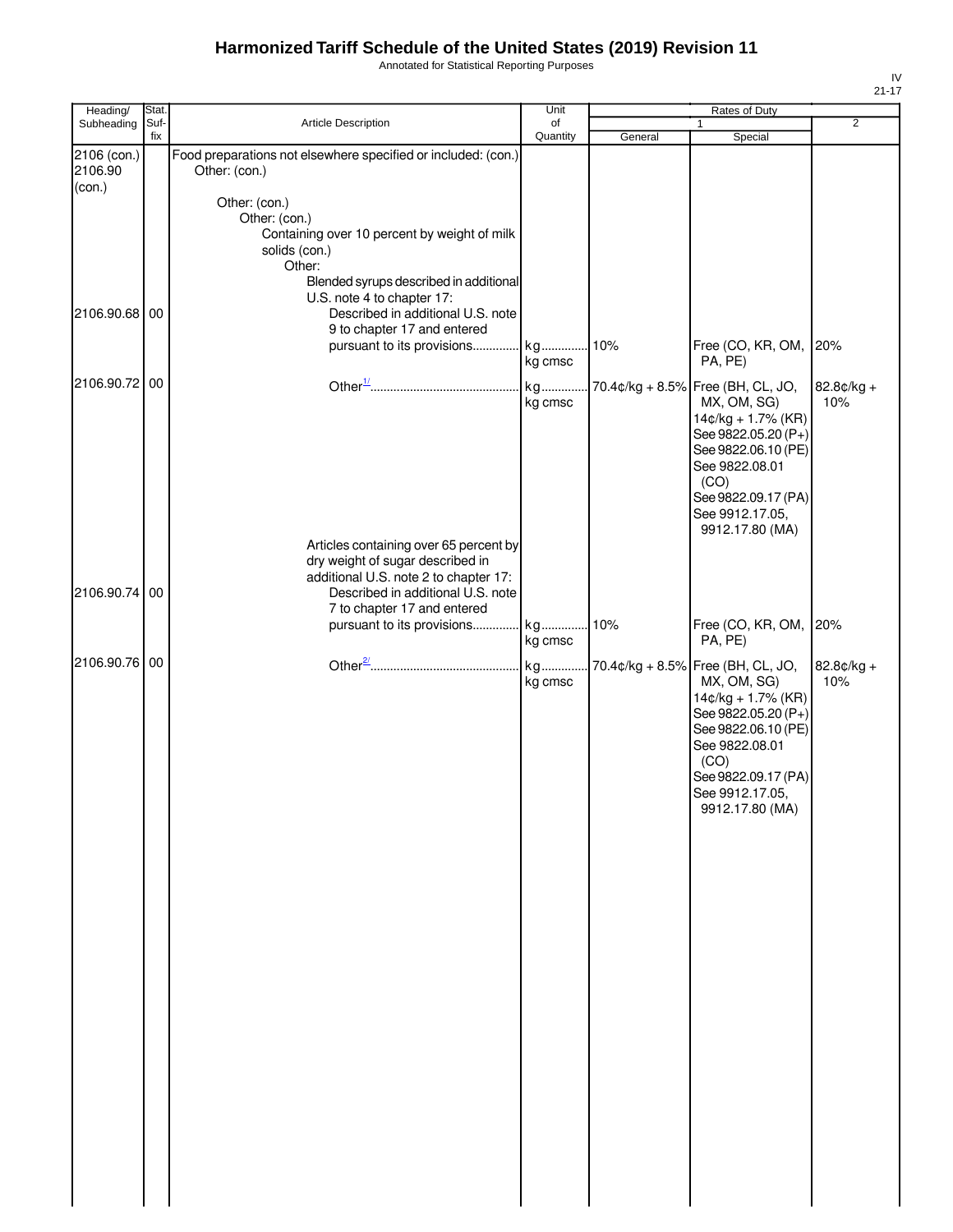Annotated for Statistical Reporting Purposes

| Heading/               | Stat.       |                                                                                | Unit           | Rates of Duty           |                                       |                |  |
|------------------------|-------------|--------------------------------------------------------------------------------|----------------|-------------------------|---------------------------------------|----------------|--|
| Subheading             | Suf-<br>fix | Article Description                                                            | of<br>Quantity |                         | $\mathbf{1}$                          | $\overline{2}$ |  |
| 2106 (con.)<br>2106.90 |             | Food preparations not elsewhere specified or included: (con.)<br>Other: (con.) |                | General                 | Special                               |                |  |
| (con.)                 |             |                                                                                |                |                         |                                       |                |  |
|                        |             | Other: (con.)                                                                  |                |                         |                                       |                |  |
|                        |             | Other: (con.)                                                                  |                |                         |                                       |                |  |
|                        |             | Containing over 10 percent by weight of milk<br>solids (con.)                  |                |                         |                                       |                |  |
|                        |             | Other: (con.)                                                                  |                |                         |                                       |                |  |
|                        |             | Articles containing over 10 percent by                                         |                |                         |                                       |                |  |
|                        |             | dry weight of sugar described in                                               |                |                         |                                       |                |  |
| 2106.90.78 00          |             | additional U.S. note 3 to chapter 17:<br>Described in additional U.S. note     |                |                         |                                       |                |  |
|                        |             | 8 to chapter 17 and entered                                                    |                |                         |                                       |                |  |
|                        |             | pursuant to its provisions                                                     | kg             | 10%                     | Free (A+, BH, CA,                     | 20%            |  |
|                        |             |                                                                                | kg cmsc        |                         | CL, CO, D, E, IL,                     |                |  |
|                        |             |                                                                                |                |                         | JO, KR, MA, OM,                       |                |  |
|                        |             |                                                                                |                |                         | P, PA, PE, SG)                        |                |  |
| 2106.90.80 00          |             |                                                                                | kg             |                         | 70.4¢/kg + 8.5% Free (BH, CL, JO,     | 82.8¢/kg +     |  |
|                        |             |                                                                                | kg cmsc        |                         | MX, OM, SG)<br>$14¢/kg + 1.7%$ (KR)   | 10%            |  |
|                        |             |                                                                                |                |                         | See 9822.05.20 (P+)                   |                |  |
|                        |             |                                                                                |                |                         | See 9822.06.10 (PE)                   |                |  |
|                        |             |                                                                                |                |                         | See 9822.08.01<br>(CO)                |                |  |
|                        |             |                                                                                |                |                         | See 9822.09.17 (PA)                   |                |  |
|                        |             |                                                                                |                |                         | See 9912.17.05,                       |                |  |
|                        |             |                                                                                |                |                         | 9912.17.80 (MA)                       |                |  |
| 2106.90.82 00          |             |                                                                                | kg<br>kg cmsc  | $-6.4\%$ <sup>11/</sup> | Free (A, AU, BH,<br>CA, CL, CO, D, E, | 20%            |  |
|                        |             |                                                                                |                |                         | IL, JO, KR, MA,                       |                |  |
|                        |             |                                                                                |                |                         | MX, OM, P, PA,                        |                |  |
|                        |             |                                                                                |                |                         | PE, SG)                               |                |  |
|                        |             |                                                                                |                |                         |                                       |                |  |
|                        |             |                                                                                |                |                         |                                       |                |  |
|                        |             |                                                                                |                |                         |                                       |                |  |
|                        |             |                                                                                |                |                         |                                       |                |  |
|                        |             |                                                                                |                |                         |                                       |                |  |
|                        |             |                                                                                |                |                         |                                       |                |  |
|                        |             |                                                                                |                |                         |                                       |                |  |
|                        |             |                                                                                |                |                         |                                       |                |  |
|                        |             |                                                                                |                |                         |                                       |                |  |
|                        |             |                                                                                |                |                         |                                       |                |  |
|                        |             |                                                                                |                |                         |                                       |                |  |
|                        |             |                                                                                |                |                         |                                       |                |  |
|                        |             |                                                                                |                |                         |                                       |                |  |
|                        |             |                                                                                |                |                         |                                       |                |  |
|                        |             |                                                                                |                |                         |                                       |                |  |
|                        |             |                                                                                |                |                         |                                       |                |  |
|                        |             |                                                                                |                |                         |                                       |                |  |
|                        |             |                                                                                |                |                         |                                       |                |  |
|                        |             |                                                                                |                |                         |                                       |                |  |
|                        |             |                                                                                |                |                         |                                       |                |  |
|                        |             |                                                                                |                |                         |                                       |                |  |
|                        |             |                                                                                |                |                         |                                       |                |  |
|                        |             |                                                                                |                |                         |                                       |                |  |
|                        |             |                                                                                |                |                         |                                       |                |  |
|                        |             |                                                                                |                |                         |                                       |                |  |
|                        |             |                                                                                |                |                         |                                       |                |  |
|                        |             |                                                                                |                |                         |                                       |                |  |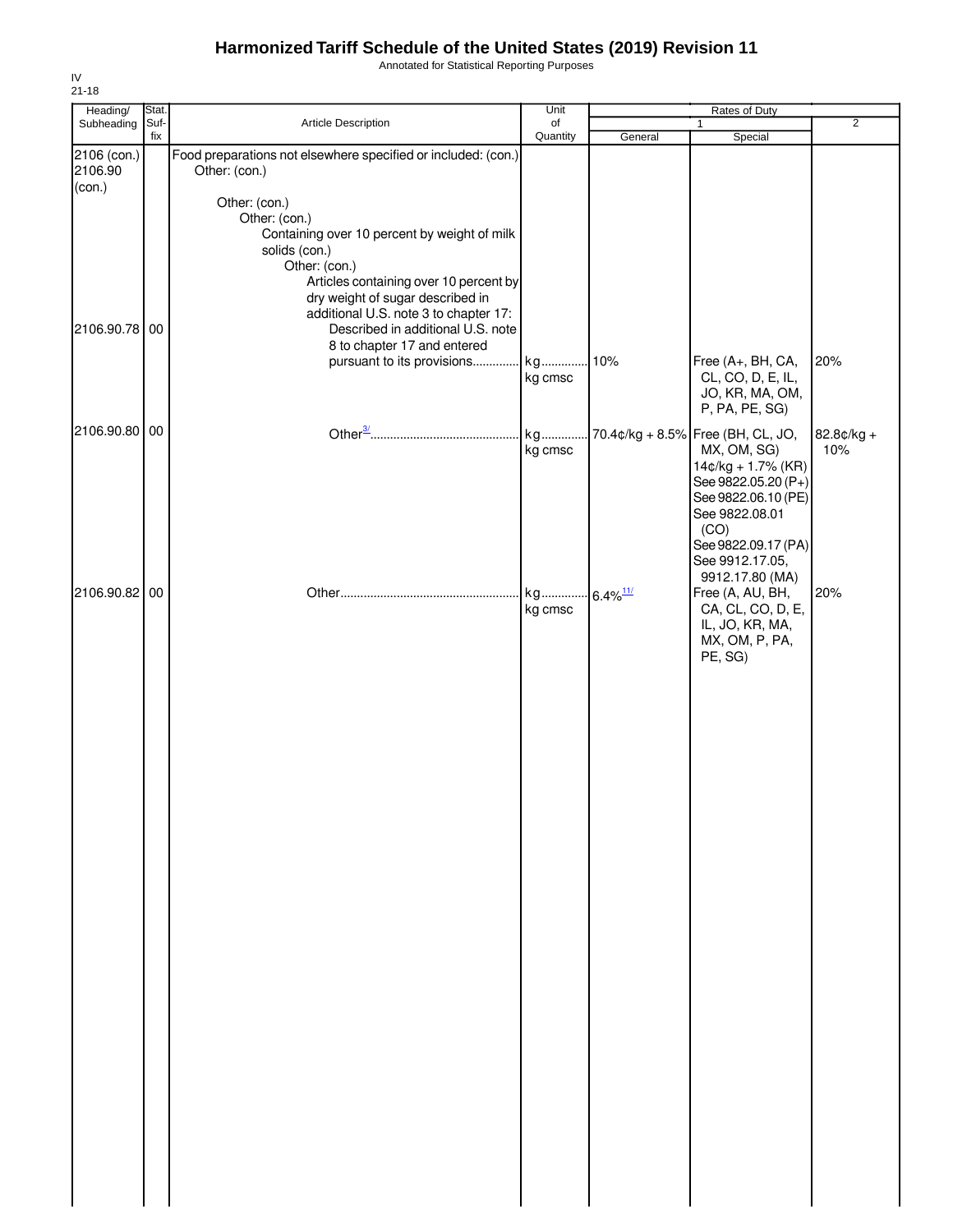Annotated for Statistical Reporting Purposes

| Heading/                         | Stat. |                                                                                                                                                            | Unit     | Rates of Duty |                                                                                                                                                                                                                                                                                                           |                    |
|----------------------------------|-------|------------------------------------------------------------------------------------------------------------------------------------------------------------|----------|---------------|-----------------------------------------------------------------------------------------------------------------------------------------------------------------------------------------------------------------------------------------------------------------------------------------------------------|--------------------|
| Subheading                       | Suf-  | Article Description                                                                                                                                        | of       |               | $\mathbf{1}$                                                                                                                                                                                                                                                                                              | $\overline{2}$     |
| 2106 (con.)<br>2106.90<br>(con.) | fix   | Food preparations not elsewhere specified or included: (con.)<br>Other: (con.)<br>Other: (con.)<br>Other: (con.)                                           | Quantity | General       | Special                                                                                                                                                                                                                                                                                                   |                    |
| 2106.90.83 00                    |       | Other:<br>Described in general note 15 of the tariff<br>schedule and entered pursuant to its                                                               | kg 10%   |               | Free (A+, AU, BH,<br>CA, CL, CO, D, E,<br>IL, JO, MA, MX,<br>OM, P, PA, PE,<br>SG)<br>2% (KR)                                                                                                                                                                                                             | 20%                |
| 2106.90.85 00                    |       | Other, dairy products described in<br>additional U.S. note 1 to chapter 4:<br>Described in additional U.S. note 10<br>to chapter 4 and entered pursuant to | kg       | .10%          | Free (A+, AU, BH,<br>CA, CL, CO, D, E,<br>IL, JO, KR, MA,<br>OM, P, PA, PE,<br>SG)                                                                                                                                                                                                                        | 20%                |
| 2106.90.87 00                    |       |                                                                                                                                                            |          |               | MX, OM, SG)<br>$13.4$ ¢/kg + 3.9%<br>(PA)<br>$17.2¢/kg + 5.1% (P)$<br>See 9912.04.30,<br>9912.04.53 (MA)<br>See 9913.04.25<br>(AU)<br>See 9915.04.30,<br>9915.04.53,<br>9915.04.77 (P+)<br>See 9917.04.20,<br>9917.04.39 (PE)<br>See 9918.04.60,<br>9918.04.79 (CO)<br>See 9920.04.10,<br>9920.04.29 (KR) | 33.9¢/kg<br>$+10%$ |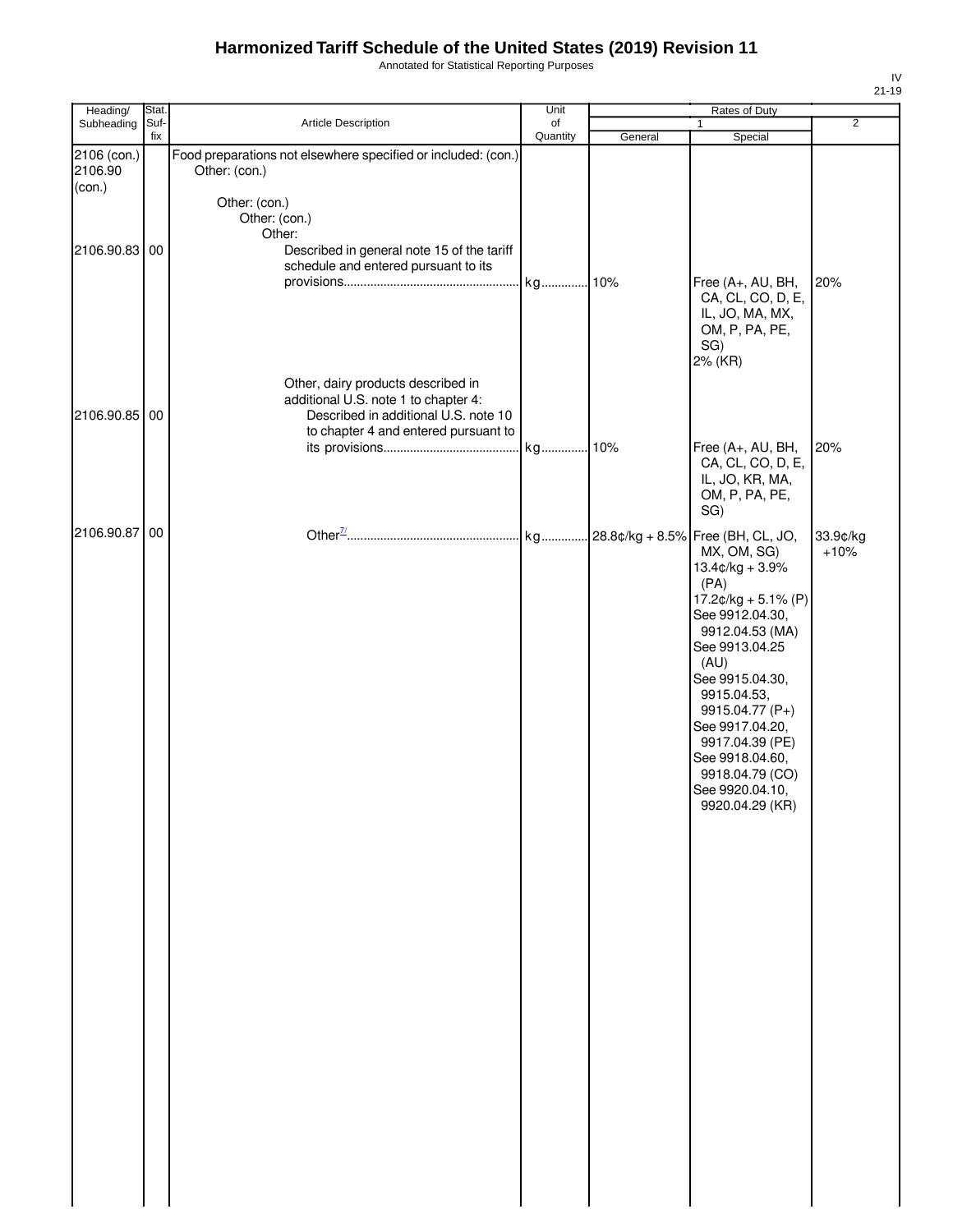Annotated for Statistical Reporting Purposes

| Heading/          | Stat. |                                                                           | Unit     | Rates of Duty |                                        |                |  |
|-------------------|-------|---------------------------------------------------------------------------|----------|---------------|----------------------------------------|----------------|--|
| Subheading        | Suf-  | Article Description                                                       | of       |               | 1                                      | $\overline{2}$ |  |
| 2106 (con.)       | fix   | Food preparations not elsewhere specified or included: (con.)             | Quantity | General       | Special                                |                |  |
| 2106.90<br>(con.) |       | Other: (con.)                                                             |          |               |                                        |                |  |
|                   |       | Other: (con.)                                                             |          |               |                                        |                |  |
|                   |       | Other: (con.)                                                             |          |               |                                        |                |  |
|                   |       | Other: (con.)<br>Other:                                                   |          |               |                                        |                |  |
|                   |       | Blended syrups described in additional<br>U.S. note 4 to chapter 17:      |          |               |                                        |                |  |
| 2106.90.89        | 00    | Described in additional U.S. note                                         |          |               |                                        |                |  |
|                   |       | 9 to chapter 17 and entered<br>pursuant to its provisions kg 10%          |          |               | Free (CO, KR, OM, 20%                  |                |  |
|                   |       |                                                                           |          |               | PA, PE)                                |                |  |
| 2106.90.91        | 00    |                                                                           |          |               |                                        | $33.9$ ¢/kg +  |  |
|                   |       |                                                                           |          |               | MX, OM, SG)<br>$5.7$ ¢/kg + 1.7% (KR)  | 10%            |  |
|                   |       |                                                                           |          |               | See 9822.05.20 (P+)                    |                |  |
|                   |       |                                                                           |          |               | See 9822.06.10 (PE)<br>See 9822.08.01  |                |  |
|                   |       |                                                                           |          |               | (CO)                                   |                |  |
|                   |       |                                                                           |          |               | See 9822.09.17 (PA)                    |                |  |
|                   |       |                                                                           |          |               | See 9912.17.05,<br>9912.17.85 (MA)     |                |  |
|                   |       | Articles containing over 65 percent by                                    |          |               |                                        |                |  |
|                   |       | dry weight of sugar described in<br>additional U.S. note 2 to chapter 17: |          |               |                                        |                |  |
| 2106.90.92 00     |       | Described in additional U.S. note                                         |          |               |                                        |                |  |
|                   |       | 7 to chapter 17 and entered                                               |          |               |                                        |                |  |
|                   |       |                                                                           |          |               | Free (CO, KR, OM, 20%<br>PA, PE)       |                |  |
| 2106.90.94        | 00    |                                                                           |          |               |                                        | $33.9$ ¢/kg +  |  |
|                   |       |                                                                           |          |               | MX, OM, SG)<br>$5.7$ ¢/kg + 1.7% (KR)  | 10%            |  |
|                   |       |                                                                           |          |               | See 9822.05.20 (P+)                    |                |  |
|                   |       |                                                                           |          |               | See 9822.06.10 (PE)<br>See 9822.08.01  |                |  |
|                   |       |                                                                           |          |               | (CO)                                   |                |  |
|                   |       |                                                                           |          |               | See 9822.09.17 (PA)<br>See 9912.17.05, |                |  |
|                   |       |                                                                           |          |               | 9912.17.85 (MA)                        |                |  |
|                   |       |                                                                           |          |               |                                        |                |  |
|                   |       |                                                                           |          |               |                                        |                |  |
|                   |       |                                                                           |          |               |                                        |                |  |
|                   |       |                                                                           |          |               |                                        |                |  |
|                   |       |                                                                           |          |               |                                        |                |  |
|                   |       |                                                                           |          |               |                                        |                |  |
|                   |       |                                                                           |          |               |                                        |                |  |
|                   |       |                                                                           |          |               |                                        |                |  |
|                   |       |                                                                           |          |               |                                        |                |  |
|                   |       |                                                                           |          |               |                                        |                |  |
|                   |       |                                                                           |          |               |                                        |                |  |
|                   |       |                                                                           |          |               |                                        |                |  |
|                   |       |                                                                           |          |               |                                        |                |  |
|                   |       |                                                                           |          |               |                                        |                |  |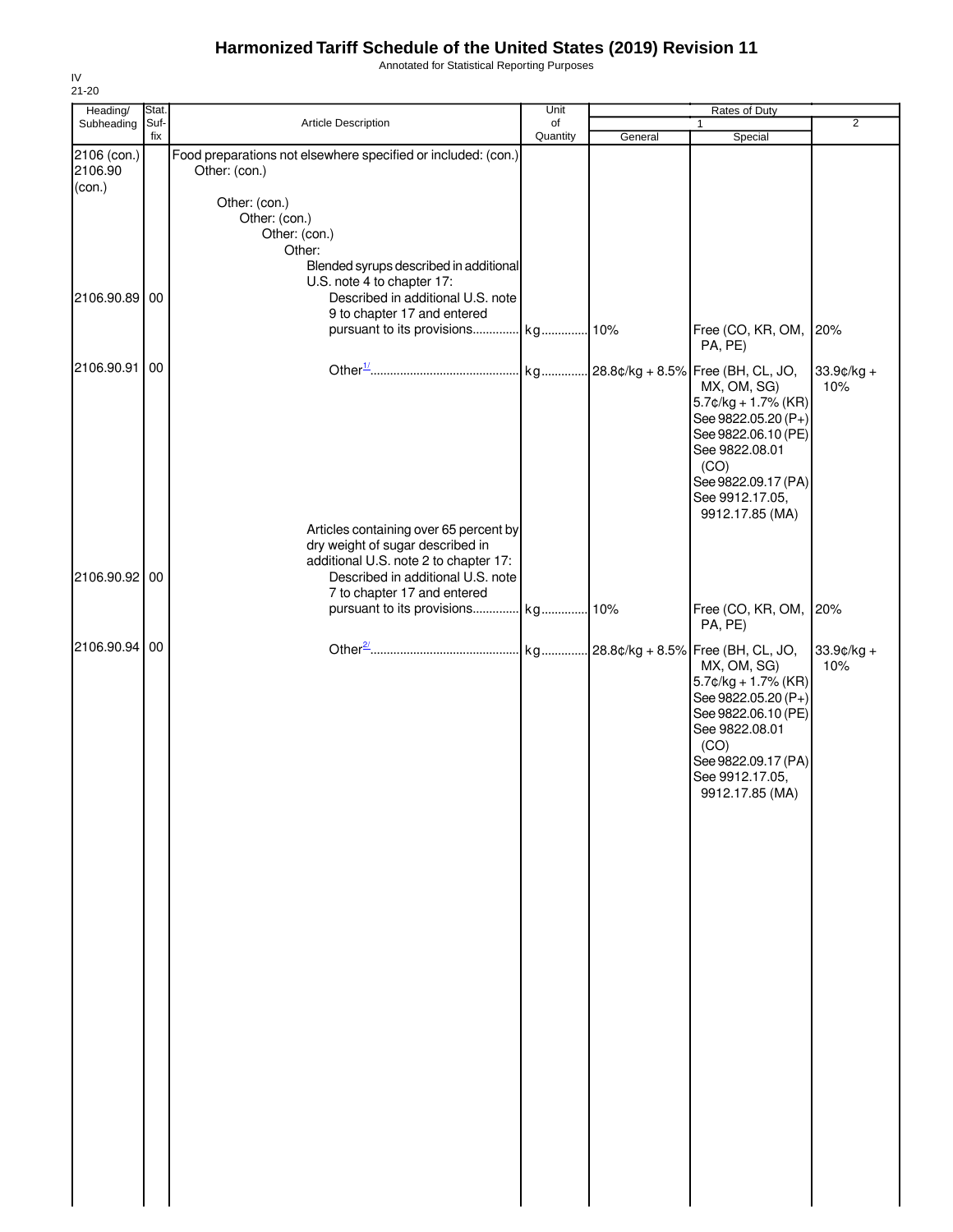Annotated for Statistical Reporting Purposes

| Heading/                | Stat.       |                                                                                                                                                                                                                                                                                           | Unit           | Rates of Duty |                                                                                                                                                                                                                    |                   |
|-------------------------|-------------|-------------------------------------------------------------------------------------------------------------------------------------------------------------------------------------------------------------------------------------------------------------------------------------------|----------------|---------------|--------------------------------------------------------------------------------------------------------------------------------------------------------------------------------------------------------------------|-------------------|
| Subheading              | Suf-<br>fix | Article Description                                                                                                                                                                                                                                                                       | of<br>Quantity | General       | 1<br>Special                                                                                                                                                                                                       | $\overline{2}$    |
| 2106 (con.)<br>2106.90  |             | Food preparations not elsewhere specified or included: (con.)<br>Other: (con.)                                                                                                                                                                                                            |                |               |                                                                                                                                                                                                                    |                   |
| (con.)<br>2106.90.95 00 |             | Other: (con.)<br>Other: (con.)<br>Other: (con.)<br>Other: (con.)<br>Articles containing over 10 percent by<br>dry weight of sugar described in<br>additional U.S. note 3 to chapter 17:<br>Described in additional U.S. note<br>8 to chapter 17 and entered<br>pursuant to its provisions | kg 10%         |               | Free (A+, BH, CA,                                                                                                                                                                                                  | 20%               |
|                         |             |                                                                                                                                                                                                                                                                                           |                |               | CL, CO, D, E, IL,<br>JO, KR, MA, OM,<br>P, PA, PE, SG)                                                                                                                                                             |                   |
| 2106.90.97 00           |             |                                                                                                                                                                                                                                                                                           |                |               | kg 28.8¢/kg + 8.5% Free (BH, CL, JO,<br>MX, OM, SG)<br>$5.7$ ¢/kg + 1.7% (KR)<br>See 9822.05.20 (P+)<br>See 9822.06.10 (PE)<br>See 9822.08.01<br>(CO)<br>See 9822.09.17 (PA)<br>See 9912.17.05,<br>9912.17.85 (MA) | 33.9¢/kg +<br>10% |
|                         |             |                                                                                                                                                                                                                                                                                           |                |               |                                                                                                                                                                                                                    |                   |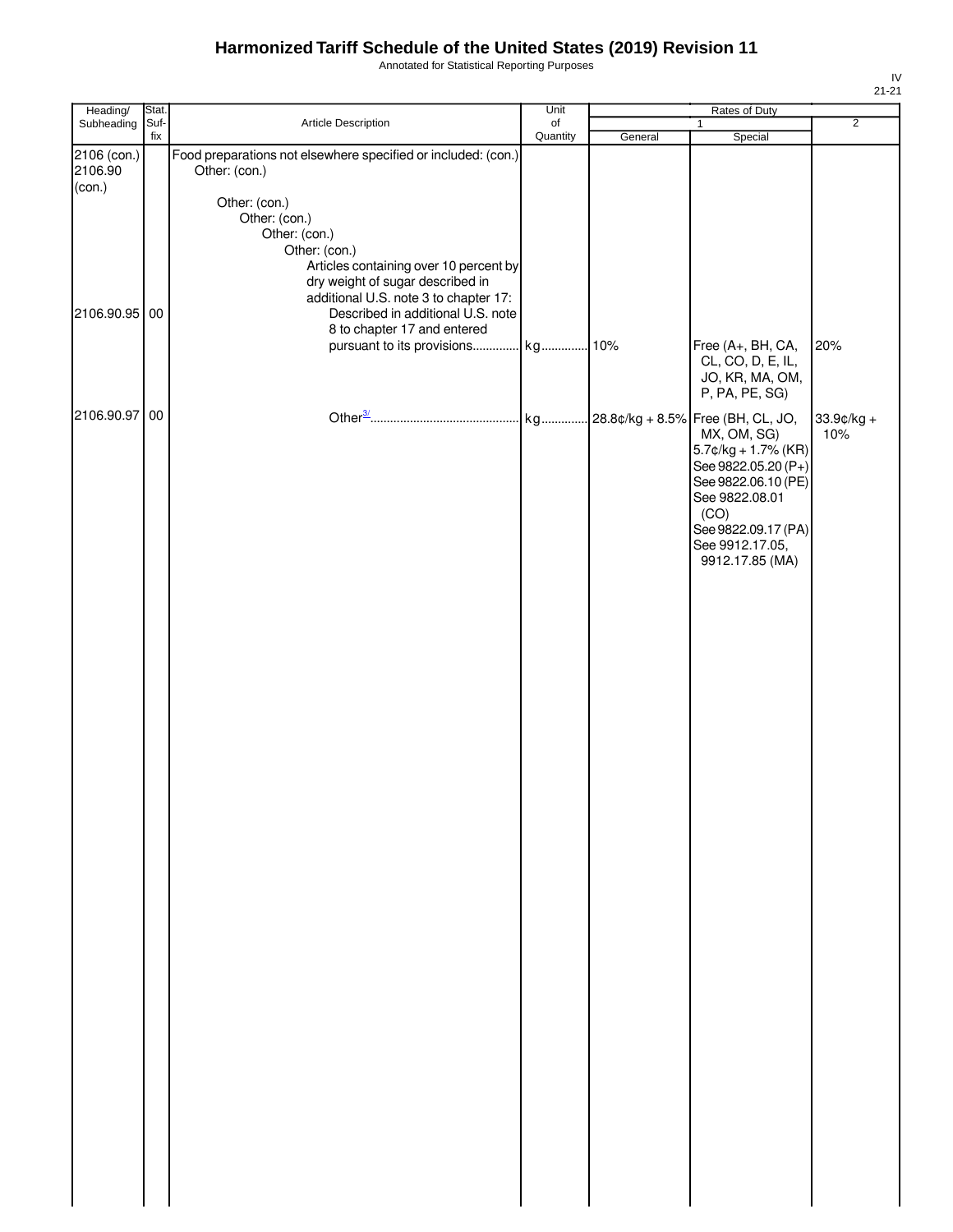Annotated for Statistical Reporting Purposes

| Heading/    | Stat. |                                                               | Unit     |                        | Rates of Duty     |     |
|-------------|-------|---------------------------------------------------------------|----------|------------------------|-------------------|-----|
| Subheading  | Suf-  | Article Description                                           | of       |                        | $\mathbf{1}$      | 2   |
|             | fix   |                                                               | Quantity | General                | Special           |     |
| 2106 (con.) |       | Food preparations not elsewhere specified or included: (con.) |          |                        |                   |     |
| 2106.90     |       | Other: (con.)                                                 |          |                        |                   |     |
| (con.)      |       | Other: (con.)                                                 |          |                        |                   |     |
|             |       |                                                               |          |                        |                   |     |
|             |       | Other: (con.)<br>Other: (con.)                                |          |                        |                   |     |
|             |       | Other: (con.)                                                 |          |                        |                   |     |
| 2106.90.98  |       |                                                               |          | $6.4\%$ <sup>12/</sup> | Free (A*, AU, BH, | 20% |
|             |       |                                                               |          |                        | CA, CL, CO, D, E, |     |
|             |       |                                                               |          |                        | IL, JO, KR, MA,   |     |
|             |       |                                                               |          |                        | MX, OM, P, PA,    |     |
|             |       |                                                               |          |                        | PE, SG)           |     |
|             |       | Preparations for the manufacture                              |          |                        |                   |     |
|             |       | of beverages:                                                 |          |                        |                   |     |
|             | 71    | Containing high-intensity                                     |          |                        |                   |     |
|             |       | sweeteners (e.g., aspartame                                   |          |                        |                   |     |
|             |       |                                                               |          |                        |                   |     |
|             |       |                                                               |          |                        |                   |     |
|             | 72    | Containing sugar derived from                                 |          |                        |                   |     |
|             |       | sugar cane and/or sugar                                       |          |                        |                   |     |
|             |       |                                                               |          |                        |                   |     |
|             | 73    |                                                               |          |                        |                   |     |
|             | 75    | Non-dairy coffee whiteners kg                                 |          |                        |                   |     |
|             | 80    | Other cream or milk substitutes kg                            |          |                        |                   |     |
|             |       |                                                               |          |                        |                   |     |
|             | 85    | Confectionery (including gum)                                 |          |                        |                   |     |
|             |       | containing synthetic sweetening                               |          |                        |                   |     |
|             |       | agents (e.g., saccharin) instead of                           |          |                        |                   |     |
|             |       |                                                               |          |                        |                   |     |
|             | 87    | Herbal teas and herbal infusions                              |          |                        |                   |     |
|             |       | comprising mixed herbs kg                                     |          |                        |                   |     |
|             | 88    |                                                               |          |                        |                   |     |
|             |       |                                                               |          |                        |                   |     |
|             |       | Other:                                                        |          |                        |                   |     |
|             | 90    |                                                               |          |                        |                   |     |
|             |       | Other:                                                        |          |                        |                   |     |
|             | 95    | Frozen kg                                                     |          |                        |                   |     |
|             |       | Other:                                                        |          |                        |                   |     |
|             | 97    | Containing sugar                                              |          |                        |                   |     |
|             |       | derived from sugar                                            |          |                        |                   |     |
|             |       | cane and/or sugar                                             |          |                        |                   |     |
|             |       |                                                               |          |                        |                   |     |
|             |       |                                                               |          |                        |                   |     |
|             | 98    |                                                               |          |                        |                   |     |
|             |       |                                                               |          |                        |                   |     |
|             |       |                                                               |          |                        |                   |     |
|             |       |                                                               |          |                        |                   |     |
|             |       |                                                               |          |                        |                   |     |
|             |       |                                                               |          |                        |                   |     |
|             |       |                                                               |          |                        |                   |     |
|             |       |                                                               |          |                        |                   |     |
|             |       |                                                               |          |                        |                   |     |
|             |       |                                                               |          |                        |                   |     |
|             |       |                                                               |          |                        |                   |     |
|             |       |                                                               |          |                        |                   |     |
|             |       |                                                               |          |                        |                   |     |
|             |       |                                                               |          |                        |                   |     |
|             |       |                                                               |          |                        |                   |     |
|             |       |                                                               |          |                        |                   |     |
|             |       |                                                               |          |                        |                   |     |
|             |       |                                                               |          |                        |                   |     |
|             |       |                                                               |          |                        |                   |     |
|             |       |                                                               |          |                        |                   |     |
|             |       |                                                               |          |                        |                   |     |
|             |       |                                                               |          |                        |                   |     |
|             |       |                                                               |          |                        |                   |     |